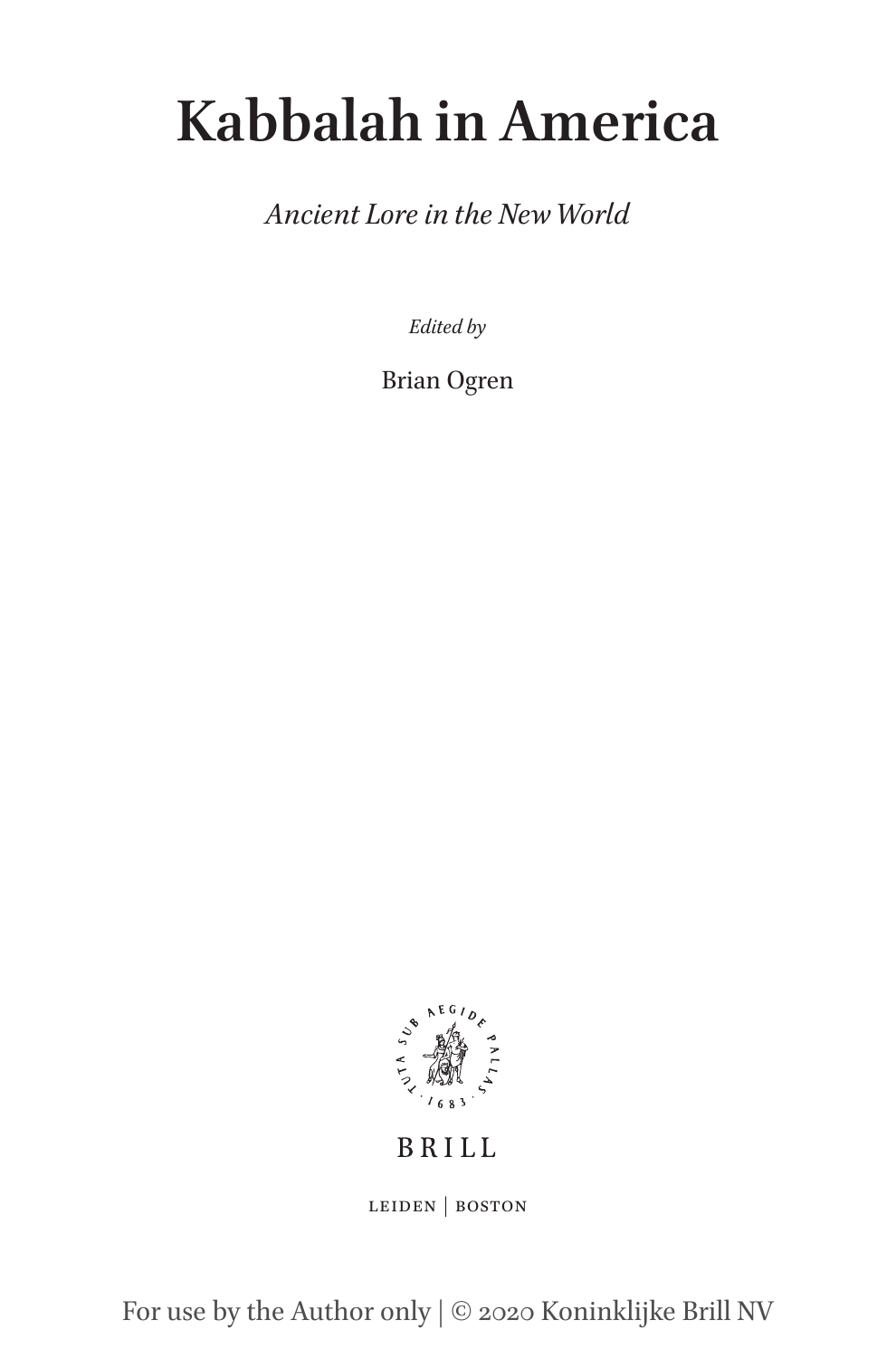# **Contents**

Acknowledgments ix List of Contributors xi

1 Introduction: on the Formation of Research on Kabbalah in America 1 *Brian Ogren*

# **part 1** *Kabbalah in Colonial America*

- 2 "They Have with Faithfulnesse and Care Transmitted the Oracles of God unto us Gentiles": Jewish Kabbalah and Text Study in the Puritan Imagination 11 *Michael Hoberman*
- 3 The *Zohar* in Early Protestant American Kabbalah: on Ezra Stiles and the Case for Jewish-Christianity 31 *Brian Ogren*

## **part 2** *Nineteenth-Century Western Esoteric Trends*

- 4 The Abyss, the Oversoul, and the Kabbalistic Overtones in Emerson's Work: Tracing the Pre-Freudian Unconscious in America 51 *Clémence Boulouque*
- 5 The Qabbalah of the Hebrews and the Ancient Wisdom Religion of Asia: Isaac Myer and the Kabbalah in America 72 *Boaz Huss*
- 6 Kabbalah in the Ozarks: Thomas Moore Johnson, *The Platonist*, and the Hermetic Brotherhood of Luxor 94 *Vadim Putzu*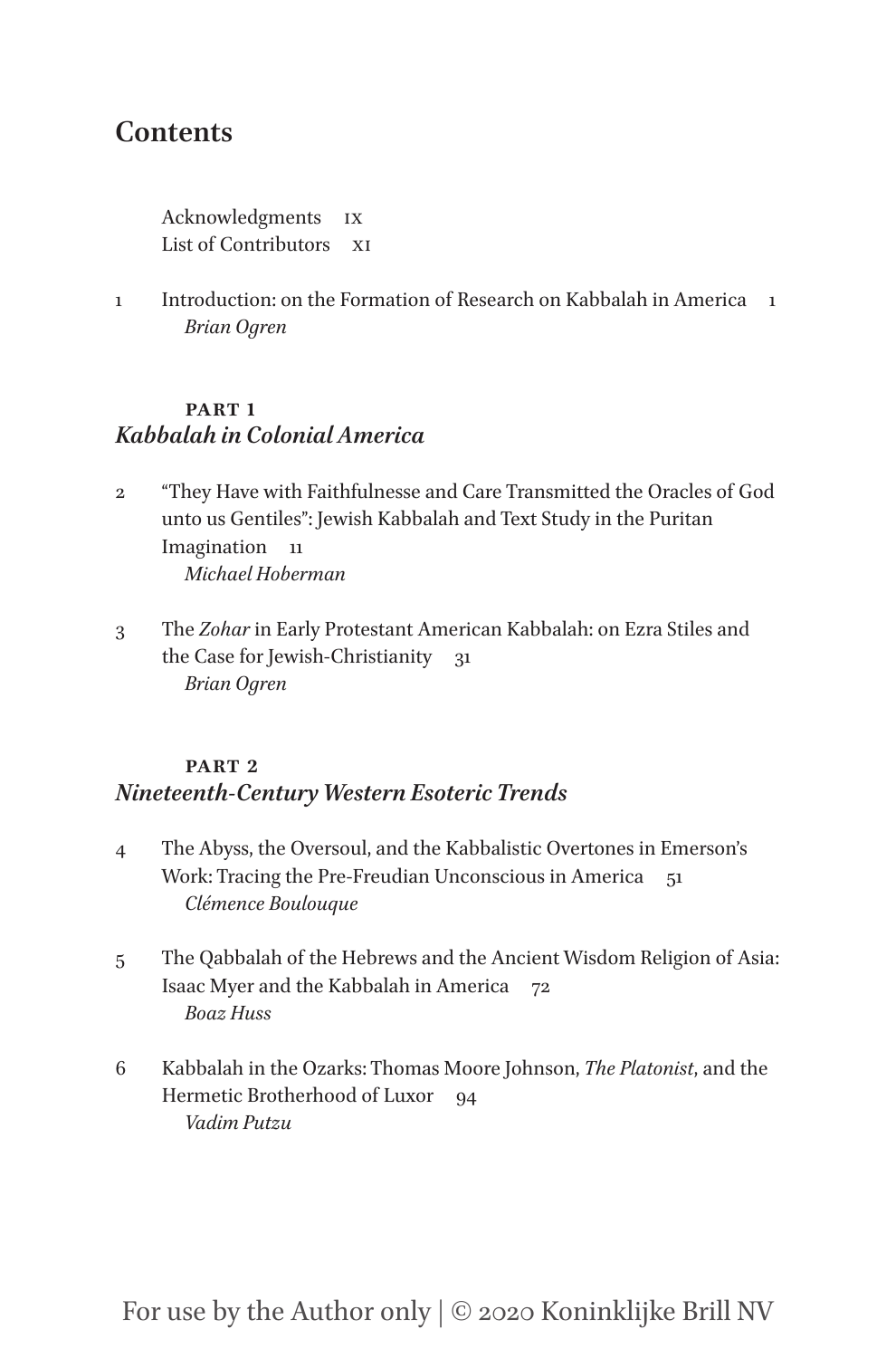#### **part 3** *The Nineteenth-Century Jewish Interface*

- 7 A Kabbalistic Lithograph as a Populariser of Judaism in America— Max Wolff, *The Origin of the Rites and Worship of the Hebrews* (New York, 1859) 115 *Peter Lanchidi*
- 8 Isidor Kalisch's Pioneering Translation of *Sepher Yetsirah* (1877) and Its Rosicrucian Legacy 138 *Jonathan D. Sarna*

#### **part 4** *Early Twentieth-Century Rational Scholars*

- 9 Pragmatic Kabbalah: J.L. Sossnitz, Mordecai Kaplan and the Reconstruction of Mysticism and Peoplehood in Early Twentieth-Century America 147 *Eliyahu Stern*
- 10 Solomon Schechter, Abraham J. Heschel, and Alexander Altmann: Scholars on Jewish Mysticism 161 *Moshe Idel*

#### **part 5** *The Post-War Counterculture*

- 11 Jewish Mysticism as a Universal Teaching: Allen Ginsberg's Relation to Kabbalah 183 *Yaakov Ariel*
- 12 Shlomo Carlebach on the West Coast 199 *Pinchas Giller*
- 13 Aryeh Kaplan's Quest for the Lost Jewish Traditions of Science, Psychology and Prophecy 211 *Alan Brill*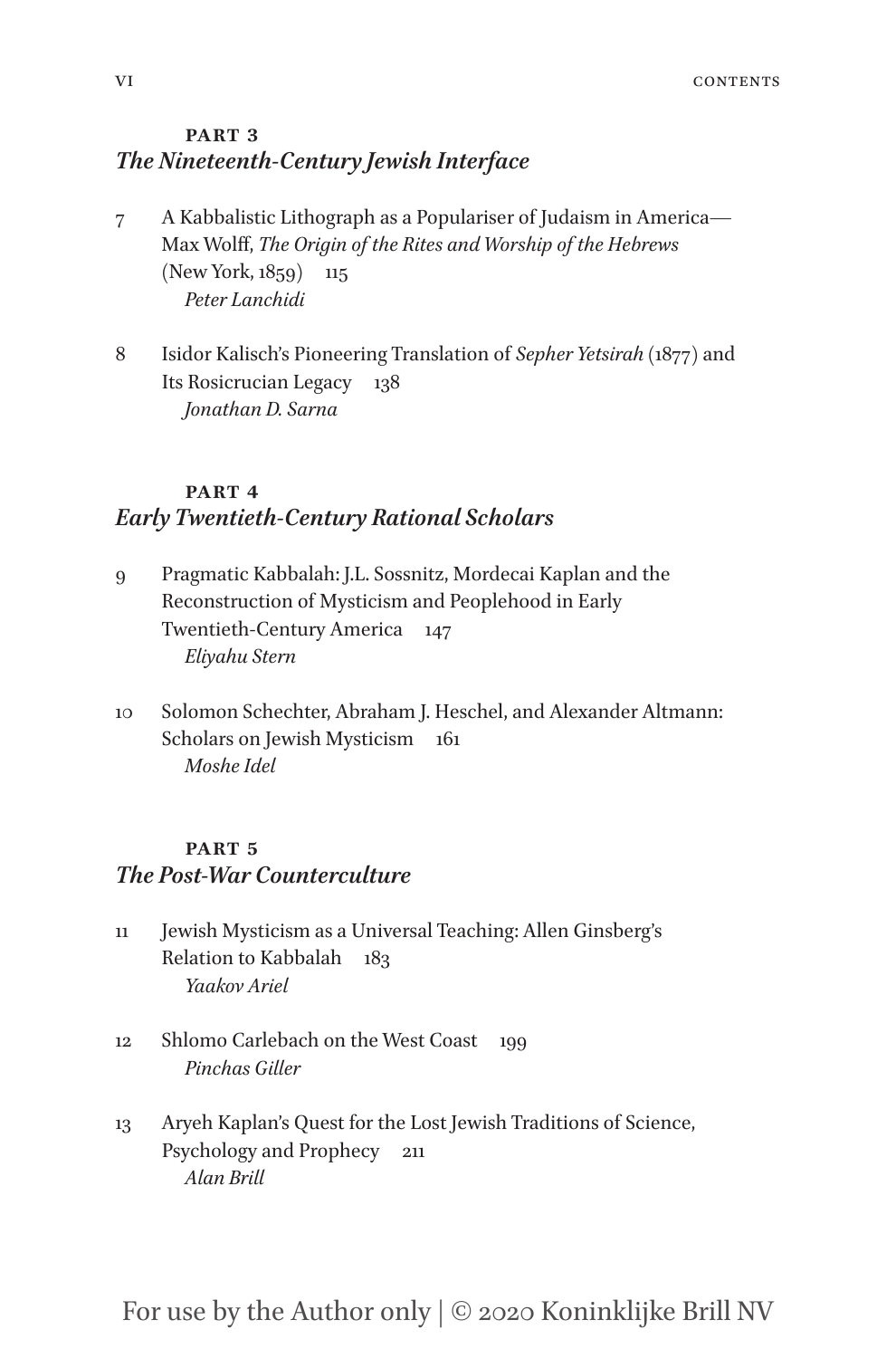# **part 6** *Liberal American Denominationalism*

- 14 American Reform Judaism's Increasing Acceptance of Kabbalah: the Contribution of Rabbi Herbert Weiner's Spiritual Search in  $9\frac{1}{2}$  Mystics 235 *Dana Evan Kaplan*
- 15 American Conservative Judaism and Kabbalah 254 *Daniel Horwitz*

# **PART 7** *Ultra-Orthodoxy, American Hasidism, and the 'Other'*

- 16 The Calf Awakens: Language, Zionism and Heresy in Twentieth-Century American Hasidism 269 *Ariel Evan Mayse*
- 17 "The Lower Half of the Globe": Kabbalah and Social Analysis in the Lubavitcher Rebbe's Vision for Judaism's American Era 292 *Philip Wexler and Eli Rubin*
- 18 To Distinguish Israel and the Nations: E Pluribus Unum and Isaac Hutner's Appropriation of Kabbalistic Anthropology 316 *Elliot R. Wolfson*

#### **part 8**

# *Contemporary American Ritual and Thought*

- 19 Kabbalah as a Tool of Orthodox Outreach 343 *Jody Myers*
- 20 Everything Is Sex: Sacred Sexuality and Core Values in the Contemporary American Kabbalistic Cosmos 358 *Marla Segol*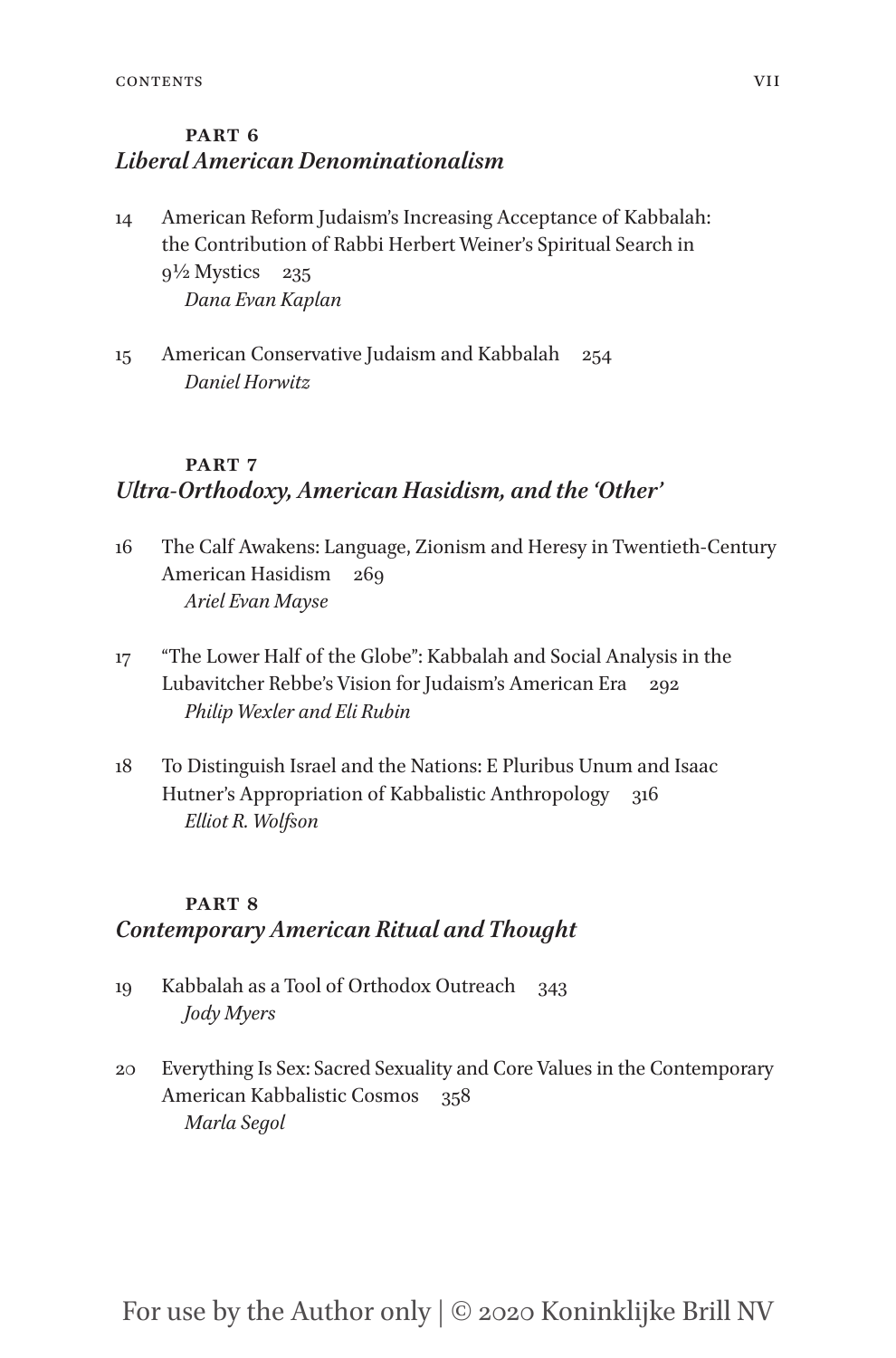21 Identity or Spirituality: the Resurgence of Habad, Neo Hasidism and Ashlagian Kabbalah in America 377 *Ron Margolin*

Index 391

For use by the Author only | © 2020 Koninklijke Brill NV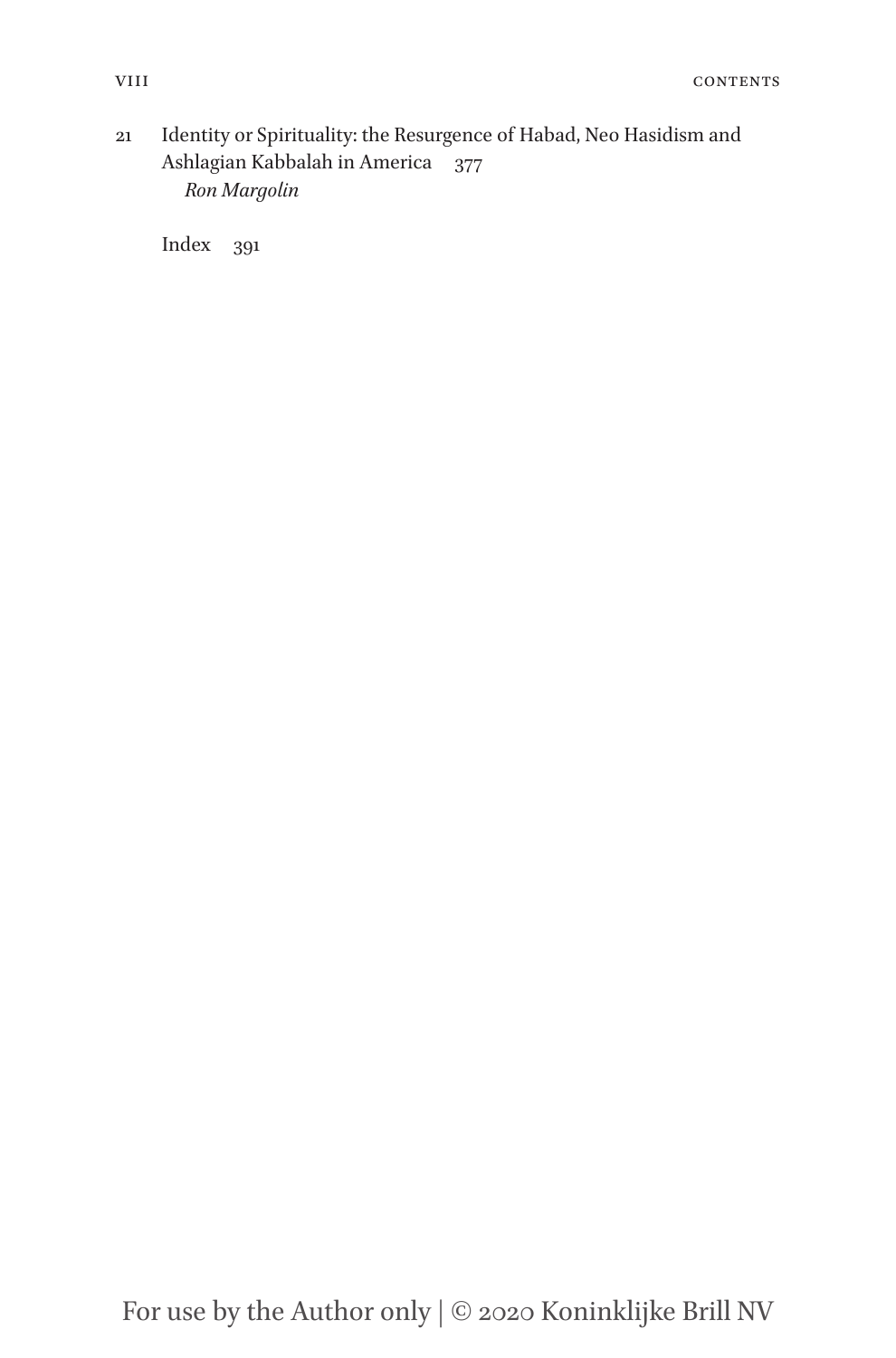# **American Reform Judaism's Increasing Acceptance of Kabbalah: the Contribution of Rabbi Herbert Weiner's Spiritual Search in 9½ Mystics**

*Dana Evan Kaplan*

#### **Abstract**

Early generations of Reform thinkers have been portrayed as divided by many religious and theological issues, but virtually all of them were united in their commitment to a rejection of mysticism in all forms, including and perhaps in particular a rejection of Kabbalah. The trend towards pluralistic approaches to Reform spirituality accelerated in the 1960's, and it was in this context that the popular book *9½ Mystics: The Kabbala Today* was published. Reform Rabbi Herbert Weiner's book was seen as a revolutionary work, exploring previously taboo subjects and legitimizing what had previously been regarded by nearly all within the movement as prohibited. This paper examines and analyzes the contents of the book in this cultural context.

Michael A. Meyer, the historian of the Reform movement, has portrayed the early generations of Reform thinkers as divided by many religious and theological issues, some important and some less so. This includes whether to require a gett for divorce, how much Hebrew to use in services, and even whether to move the Sabbath to Sunday.1 However, he emphasizes that virtually every Reform thinker was united in their commitment to rationalism and the use of scholarship to study religion and develop a contemporary Judaism that would be spiritually relevant for each current generation.<sup>2</sup> A central assumption in this commitment to rationalism included a rejection of mysticism in all forms, including and perhaps in particular a rejection of Kabbalah.

<sup>1</sup> I would like to thank Professor Brian Ogren of Rice University for inviting me to the conference "Kabbalah in America" for which an early draft of this paper was presented. I would also like to thank Professor Yaakov Ariel of the University of North Carolina-Chapel Hill for suggesting this topic and Aaron Riedel for his superb editorial work.

<sup>2</sup> Michael A. Meyer, *Response to Modernity: A History of the Reform Movement in Judaism* (New York and Oxford: Oxford University Press, 1988).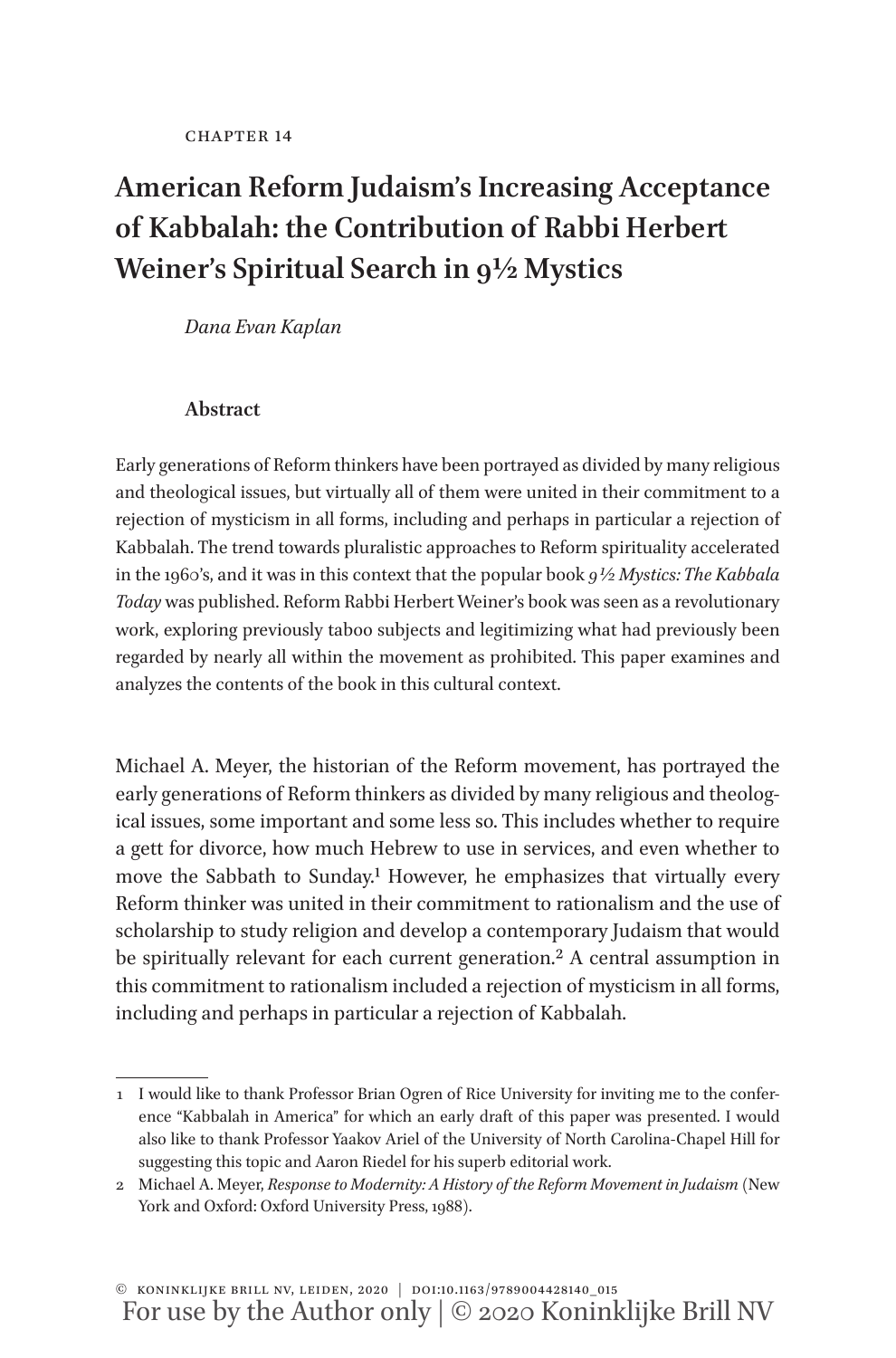The early Reform thinkers who rejected Kabbalah were following the approach taken by many modern Jewish philosophers going back at least as far as Baruch Spinoza. In his book *Tractatus Theologico—Politicus*, published posthumously in 1677, Spinoza wrote that any event described in the Bible would have happened "according to natural laws,"3 just like any other event. If there was anything described in the Tanakh that could be proved to contravene the natural order, "we must believe it to have been foisted into the sacred writings by irreligious hands."<sup>4</sup> The reason for this stance is that "for whatsoever is contrary to nature is also contrary to reason, and whatsoever is contrary to reason is absurd, and, ipso facto, to be rejected."5 In terms of Jewish mystics, and Kabbalists in particular, he spoke bluntly and harshly. "I have read and known certain Kabbalistic triflers, whose insanity provokes my unceasing astonishment."6 Following this line of thinking, Moses Mendelssohn, the father of the Jewish enlightenment, affirmed reason as the sole path to truth.

Mendelssohn wrote to one of his students in 1771, "We have no principles which are contrary to or beyond reason … The principles and fundamentals of religion are based upon pillars of reason and are based in every respect on analysis and speculation without any contradiction or controversy whatever."7

Mendelssohn's disciple, David Freelander, took this commitment to rationalism to what was seen at the time as its logical conclusion, rejecting Jewish mysticism. Freelander was particularly concerned that Jewish liturgy had been developing in non-rational directions, with medieval liturgists having created new compositions that had mystical themes not compatible with rationalistic thought. "From century to century these prayers became more and more numerous and worse and worse, the conceptions more mystical, muddied with the principles of Kabbalah which were in direct contradiction to the genuine spirit of Judaism."8 This argument—that the essence of Judaism was rationalism and that mysticism was contrary to that essence—became the consensus view of most modern Jewish philosophers. Since early Reform Judaism was based on applying rationalistic thought to Judaism, virtually all 19th century central European Reform thinkers accepted this view. As Byron L. Sherwin writes, "This attempt to equate Judaism with rationality, to expunge from

<sup>3</sup> Benedict de Spinoza, *Tractatus Theologico-Politicus: A Critical Inquiry Into the History, Purpose, and Authenticity of the Hebrew Scriptures* (1883), Chapter VI, Treatise 88, http://www. sacred-texts.com/phi/spinoza/treat/tpt10.htm.

<sup>4</sup> Ibid.

<sup>5</sup> Ibid.

<sup>6</sup> Ibid., Chapter IX, Treatise 66.

<sup>7</sup> Byron L. Sherwin, *Kabbalah: An Introduction to Jewish Mysticism* (Lanham, Maryland: Rowman & Littlefield, 2006), 3.

<sup>8</sup> Ibid.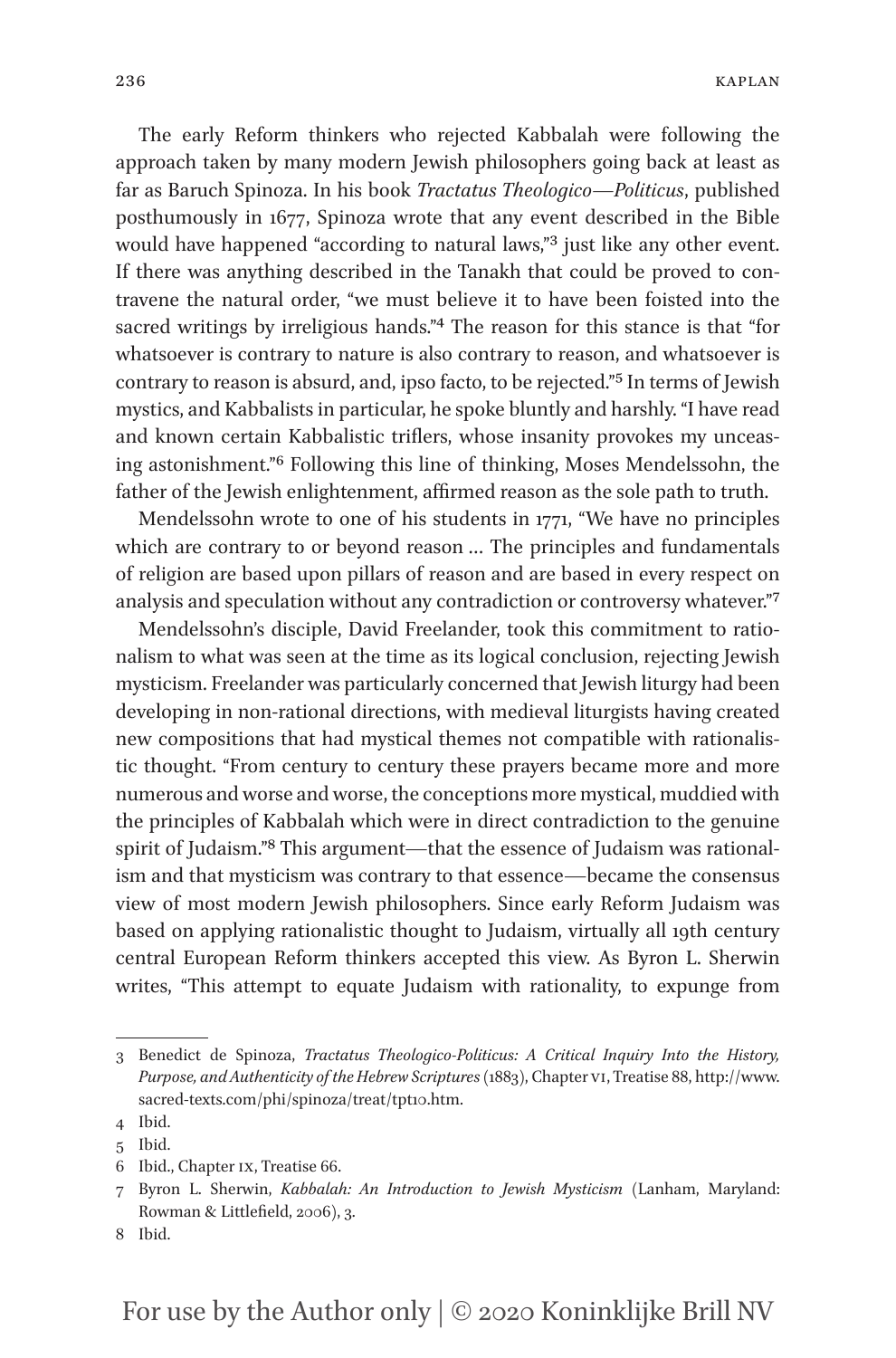Jewish theology, ethics, and liturgy all traces of Jewish mysticism, became characteristic of various liberal forms of modern Judaism, especially early Reform Judaism."9

Heinrich Graetz, author of the eleven volume *History of the Jews*, which was published between 1853 and 1875, expressed sentiments that were typical for Jewish German rationalists, referring to Kabbalah as "a malignant growth in the body of Judaism."10 Because mysticism was irrational, Graetz argued, it was a corrosive element in Jewish history that caused immense damage to the Jewish people. Mysticism in all of its forms continued to be viewed as a threat primarily because of the ignorance of the Jewish masses. As Graetz put it, "The empty Kabbala could not fail to arouse enthusiasm in empty heads."11 The *Zohar*, the central work of medieval Jewish mysticism, was a prime example, "occasionally offering a feint of a suggestion of an idea, which in a thrice evaporates in feverish fancies or childish silliness."12 This text "blunted the sense for the simple and the true, and created a visionary world, in which the souls of those who zealously occupied themselves with it were lulled into a sort of halfsleep, and lost the faculty of distinguishing between right and wrong."13 While recent research has changed our views on how Graetz evaluated mysticism and how much attention he devoted to studying about Kabbalah, his highlyinflammatory comments dominated how his positions were understood.14

Because of this strong commitment to rationalism and the concurrent sense that mysticism was antithetical to reason, there are very few 19th century or early 20th century Reform rabbis who methodologically studied, spoke, or wrote about the topic. One of the few Reform rabbis who did do so was Abraham Jakob Adler of Worms. Meyer has argued that Adler utilized Kabbalah as a response to Hegelian thinking. "Judaism was not, as Hegel argued, to be tossed aside as excessive sublimity, a superseded stage in the dialectical progress of the Absolute Spirit; the Kabbalah was testimony to a Jewish understanding of the imminence of God's spirit within humanity."15 Adler criticized

<sup>9</sup> Ibid.

<sup>10</sup> Daniel Chanan Matt (Ed.), *Zohar: The Book of Enlightenment* (Mahwah, New Jersey: Paulist Press, 1983), 13.

<sup>11</sup> Heinrich Graetz, *History of the Jews*, Vol. 4 (Philadelphia: Jewish Publication Society of America, 1897), 482.

<sup>12</sup> Sherwin, *Kabbalah*, 3–4.

<sup>13</sup> Graetz, *History of the Jews*, Vol. 4, 23.

<sup>14</sup> George Y. Kohler, "Heinrich Graetz and the Kabbalah," *Kabbalah: Journal for the Study of Jewish Mystical Texts*, Vol. 40 (2017), 107–130.

<sup>15</sup> Michael A. Meyer, "Religious Reform and Political Revolution in Mid-nineteenth Century Germany: The Case of Abraham Jakob Adler," Christian Wiese and Martina Urban (Eds.), *German-Jewish Thought Between Religion and Politics, Festschrift in Honor of Paul Mendes-Flohr on the Occasion of His Seventieth Birthday* (Berlin: De Gruyter, 2012), 77.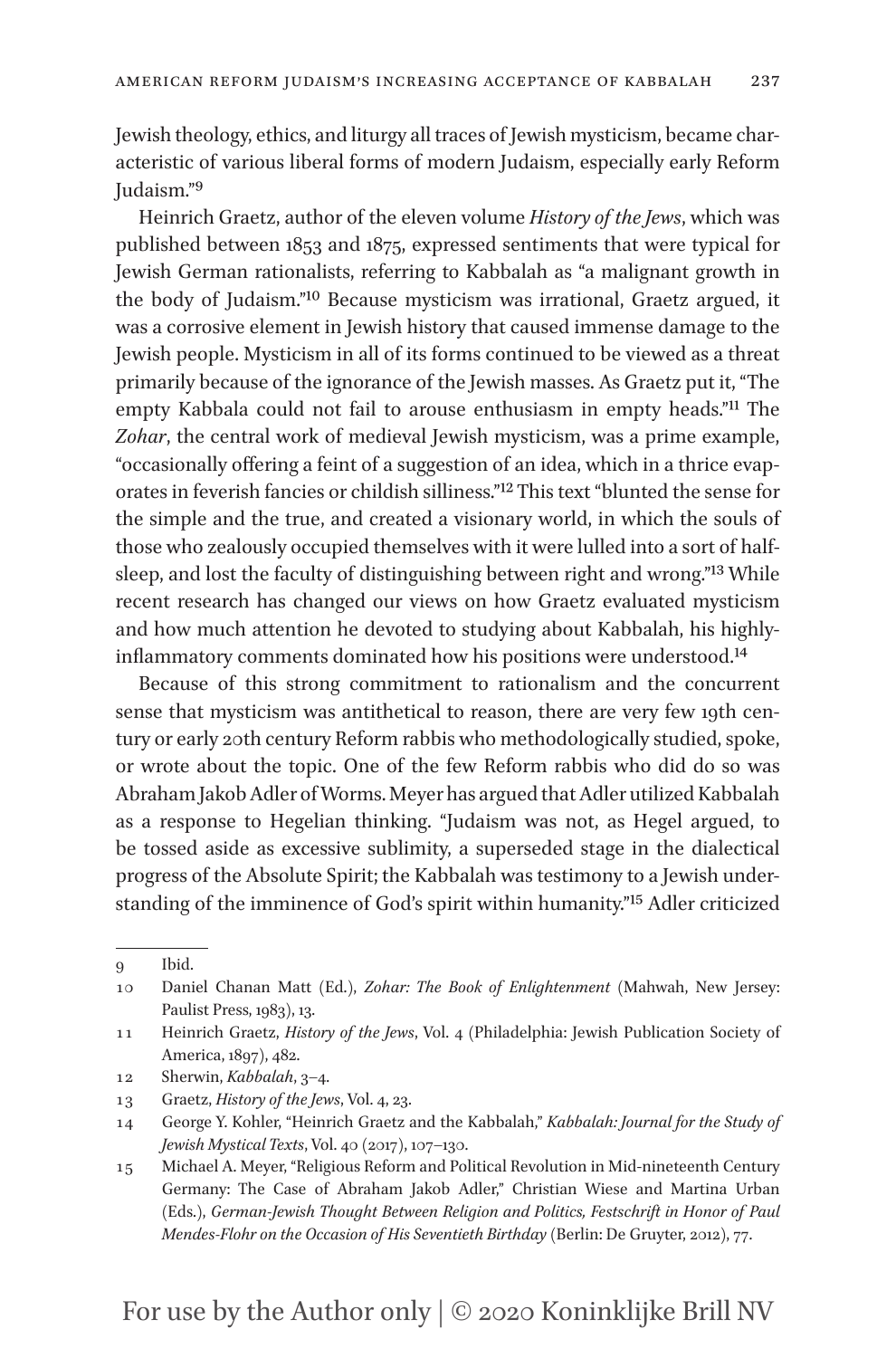238 KAPLAN

medieval Jewish philosophers for overemphasizing Aristotle because they had "no conception of the secrets of the mystical moments in religion," and therefore their approach remained superficial and lacking in true religious piety. Kabbalah was more religiously satisfying, Adler explained, because it focused on the spirit encompassing the whole human being and could be a key component in unlocking the mysteries of creation. In contrast to virtually all of his contemporaries, Adler argued that Kabbalah was "a creative and formative principle"16 of Judaism. He wrote, "Like a fresh spring breeze it wafts over the Jewish fields of ice, loosens frozen masses, pushes up the neficent seeds, transforms the arid steppe into a garden of God in which everyone touched by its breeze feels blissful and knows himself to have been initiated into the deepest secrets of infinity."17

Most Reform thinkers accepted the premise that religion should be based entirely on reason and that mysticism of any type was to be avoided. This became the guiding ethos of American Reform Judaism.18 There was not felt to be any need to attack mystical approaches to Judaism in the way that Heinrich Graetz had done. Rather, it was just felt best to avoid mentioning it at all. There were occasional slurs but they tended to be *ad hominem* rather than part of a sustained theological critique. For example, Abraham Zevi Idelsohn, Professor of Jewish Music at Hebrew Union College (HUC) in the 1920's and 1930's, takes one such shot. In his classic work *Jewish Liturgy and Its Development*, he has a chapter on the influence of Kabbalah on liturgy in which he begins with a dismissive evaluation of Jewish mysticism and the motivations of those who involve themselves with it. "[I]n its very essence, mysticism is a negation of life, an escape from its realities and hardships."19 Attitudes towards religion changed dramatically as the world changed over the course of the 20th century. By the 1930's, there was increasing dissatisfaction in the American Reform movement with the theological principles that had been laid out in the Pittsburgh Platform of 1885 and the practical religious policies that emerged from those principles. There was a splintering into several camps, each claiming to have a new approach that could enlighten Reform Jews and bring religious wisdom into the world. Reform theologians began entertaining broader and more inclu-

<sup>16</sup> Ibid.

<sup>17</sup> Ibid.

<sup>18</sup> Dana Evan Kaplan, *The New Reform Judaism: Challenges and Reflections* (Philadelphia: The Jewish Publication Society, 2013). See also Dana Evan Kaplan, *American Reform Judaism: An Introduction* (New Brunswick, New Jersey and London: Rutgers University Press, 2003).

<sup>19</sup> Abraham Idelsohn, *Jewish Liturgy and Its Development* (New York: Henry Holt, 1932), 47. Thanks to Geoffrey Dennis for bringing this reference to my attention.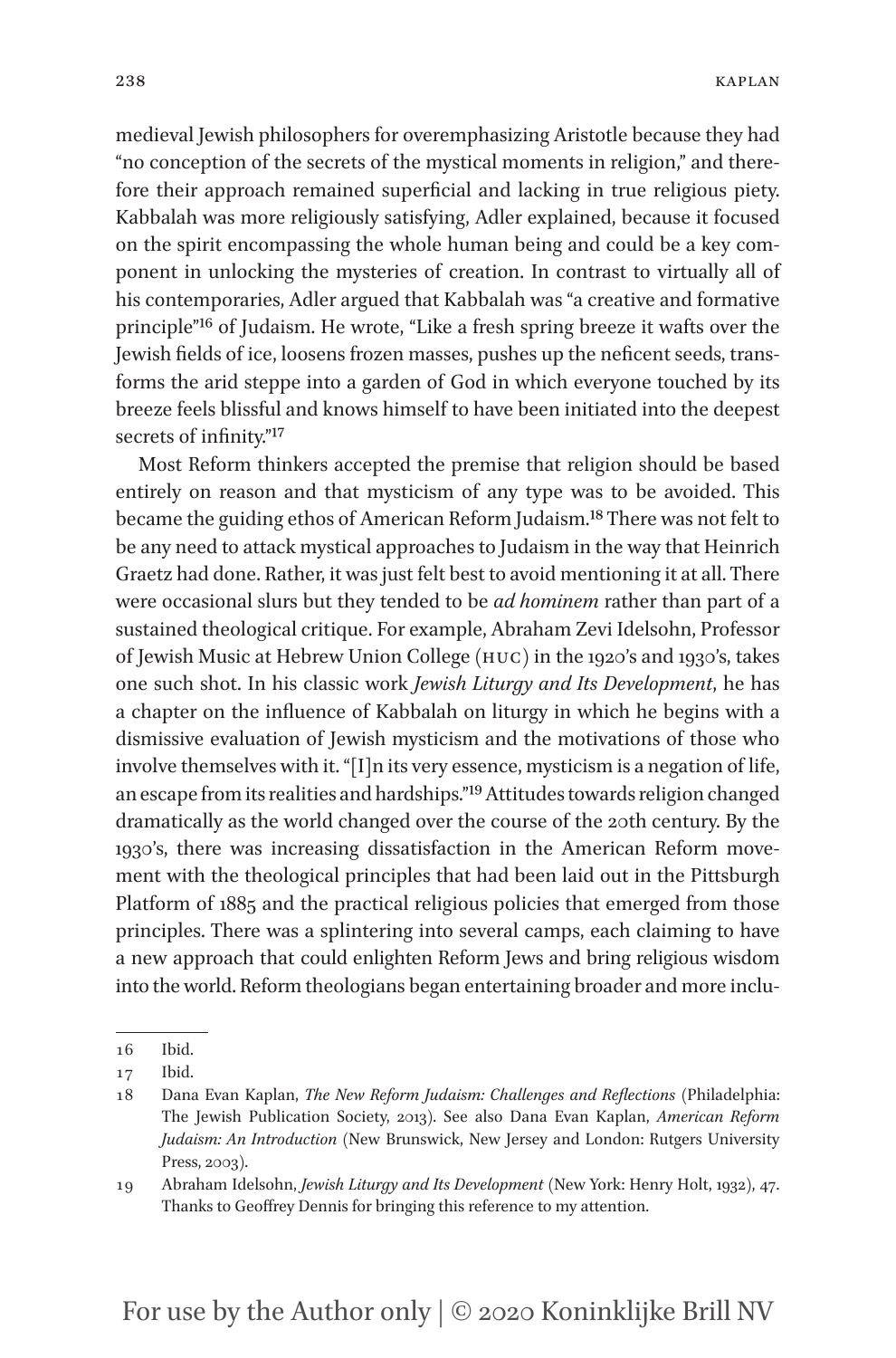sive conceptions of what might be spiritually meaningful in a Reform Jewish context. Despite this dramatic broadening of the contours of Reform Jewish religious expression, there were still few efforts to engage deeply with mystical texts or traditions. The trend towards pluralistic approaches to Reform spirituality accelerated in the 1960's as it became increasingly fashionable to tear down existing ideological structures and propose radical alternatives. Emotional resonance became more important than intellectual consistency.

It is in this context that the popular book *9½ Mystics: The Kabbala Today* was published by Holt, Rinehart and Winston in 1969.<sup>20</sup> The author was Herbert Weiner, a Reform rabbi leading Temple Israel (today called Temple Sharey Tefilo-Israel) in South Orange, New Jersey. Weiner was perhaps best known for his writings in *Commentary* magazine and had published widely in other nonscholarly but serious Jewish journals for many years. Melila Hellner-Eshed, professor of Jewish Mysticism in the Department of Jewish Thought at the Hebrew University of Jerusalem, explained, "Herb realized that Jewish mysticism was such a fascinating thing that no one was looking at. I think he had a deep personal intuitive take on the things that interested him. He liked to mix it in." She grew up knowing Weiner and felt certain that Weiner did not experience any cognitive dissonance from being a Reform rabbi interested in mysticism. "I think that what was wonderful was the fact that it was a subject that was totally uninteresting to the Reform movement at that time didn't bother him at all. Because I don't think he was a very conformist kind of person. He wasn't doing 'party line Reform Judaism' Judaism."21

Weiner differed from the majority of Reform rabbis at the time in that he was a devoted Zionist who not only supported the State of Israel but had seriously thought about settling in the country. Immediately after ordination, he lived in Jerusalem for two years before taking his pulpit in New Jersey. Hellner-Eshed suggested that it was Weiner's experiences during the period 1946–1948—in Mandatory Palestine and then the nation of Israel—right after his ordination from the Jewish Institute of Religion that got him so interested in mysticism. "He was here [in Israel], he was interested in things that were happening. He understood that nobody was doing the work [of writing about mysticism for a popular audience]. He was studying kabbalah with [Gershom] Scholem. He

<sup>20</sup> Herbert Weiner, *9½ Mystics: The Kabbala Today* (New York: Holt, Rinehart & Winston, 1969). A revised and expanded edition was published by Collier Books in 1992 with a forward by Elie Wiesel and an afterword by Adin Steinsaltz. All citations are from the original edition unless specifically stated.

<sup>21</sup> Melila Hellner-Eshed, interview with the author, October 3, 2018.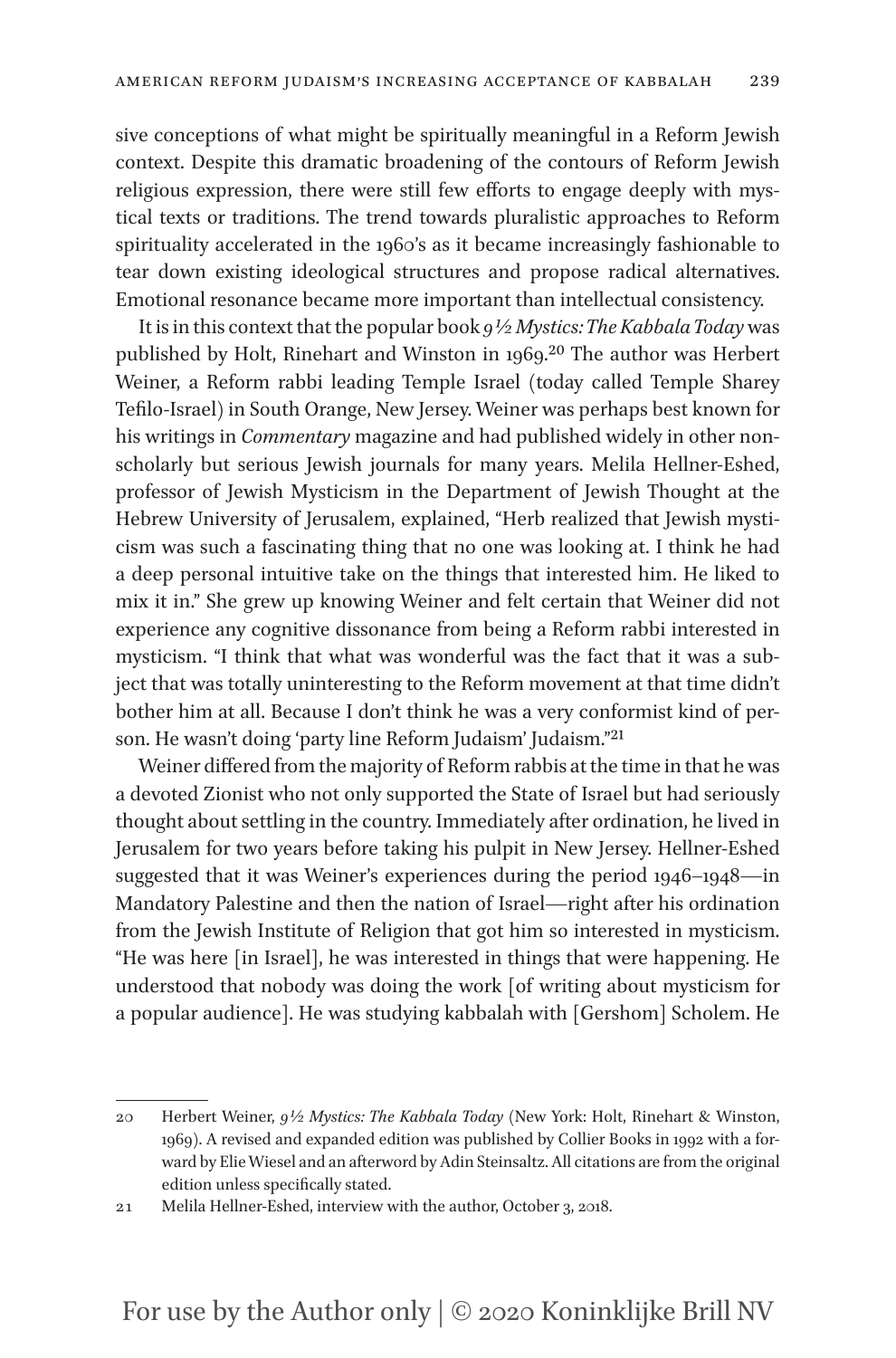wanted to see what's happening, really, on the ground, and that's what got him going."22

Weiner's interest in mysticism stemmed from his overwhelming need to be able to actually experience religious encounters. He found Judaism most meaningful when he could engage with it physically, even if that encounter was not necessarily pleasing to the eye or even physically comfortable. This led him to explore more ritually observant, if somewhat quirky, traditional forms of the Jewish religion. As Hellner-Eshed explained, "I think it's because of a keen curiosity about forms of Judaism that are more practice-oriented, more mythical, more imaginative, more mystical." This was, "as opposed to [solely] thinking of Judaism as ethics, as *tikkun olam*."23 As Meyer has explained, in classical Reform Judaism "education was oriented to Jewish ethics far more than to learning Jewish customs and ceremonies."24 Weiner became a rabbi at a time that the Reform movement was still dominated by classical Reform, which stressed ethical universalism and downplayed and sometimes even denigrated most forms of ritual. Meyer wrote that "classical Reform clearly intended to minimize the role of symbol and ritual."25 While the classical Reform temple experience could be majestic and awe-inspiring, Weiner never developed an appreciation for its aesthetics, seeing the services as sterile and vapid. Neither did he sympathize with the methodology of choosing selected practices that embodied Jewish ethical concepts. As Rabbi Samuel Stahl explained, "At one time, we dismissed many customs and rituals as superstitious. Every ritual practice had to demonstrate some sublime moral lesson, or else we would reject it."26 Weiner felt a strong visceral aversion to this approach, instead feeling a strong attraction to ritual as a concrete way of expressing his desire to experience the spiritual. He expressed a distaste for people who preferred to observe religion at a distance rather than to participate. In Weiner's 'Coda: "And So?" Twenty Years Later' in the New and Expanded Edition of *9½ Mystics*, he mentions "my own Sabbaths in Meah Sheʾarim synagogues watching tourists observing the exotic religious Jews at prayer."27 Weiner saw these visitors as willfully removing themselves from the spiritual experience, choosing to remain outside looking in. He cites an even earlier memory, one of himself

<sup>22</sup> Ibid.

<sup>23</sup> Ibid.

<sup>24</sup> Meyer, *Response to Modernity*, 264.

<sup>25</sup> Ibid., 280.

<sup>26</sup> Samuel Stahl, email to the author, October 12, 2018.

<sup>27</sup> Herbert Weiner, *9½ Mystics: The Kabbala Today*, New and Expanded Edition (New York: Collier Books, 1992), 364.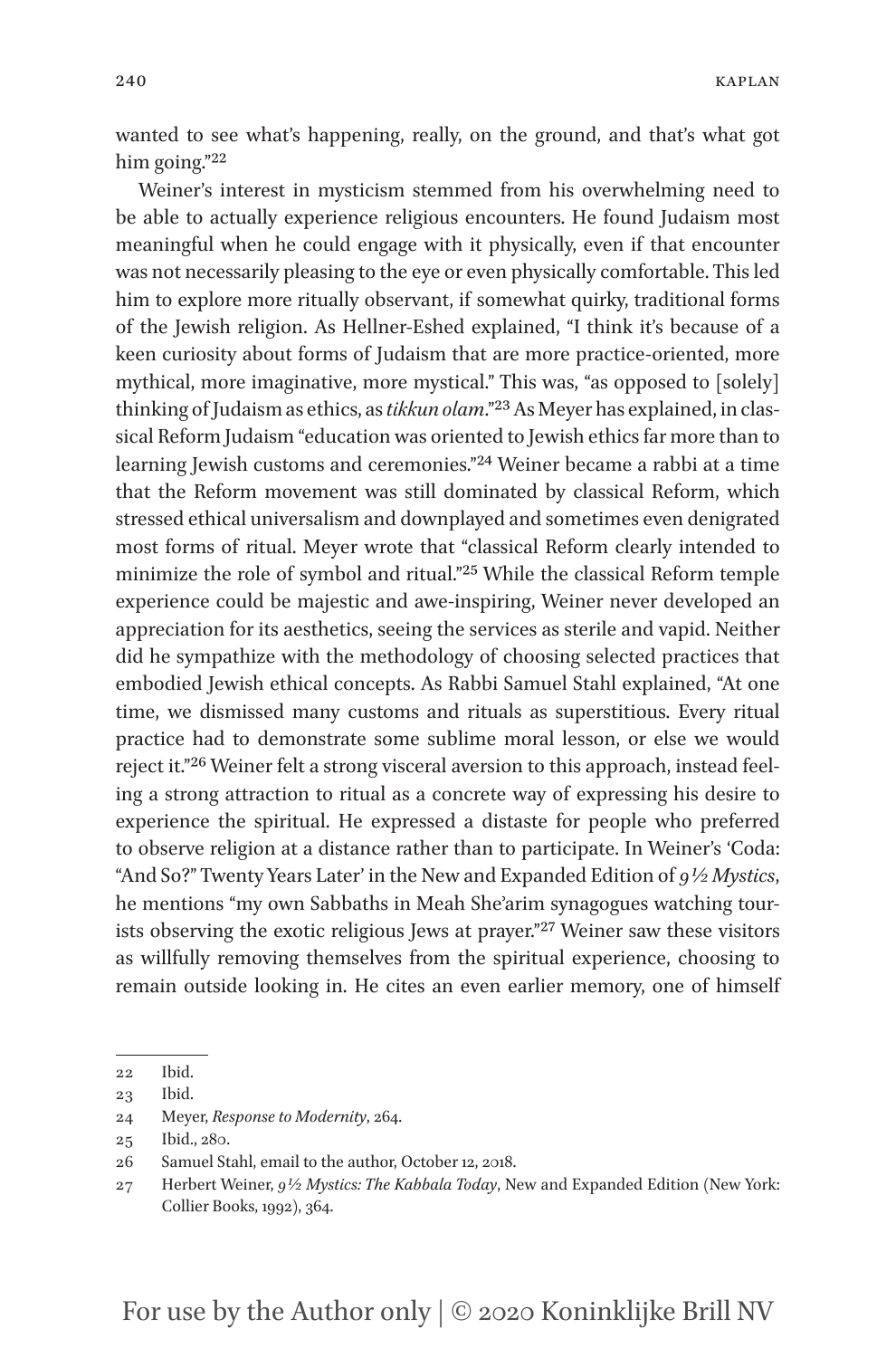as "a young Rabbinic student working in a Reform synagogue whose museum displayed a pair of phylacteries in a case, with a card saying 'Do not touch!"<sup>28</sup>

One of the attractions of the State of Israel for Weiner was the tremendous opportunities it offered to experience novel approaches to spirituality. In contrast to classical Reform, where decorum was highly valued and ritual was formalized and compartmentalized, Israel gave him an open field to explore religion and, of great importance to Weiner, to experience it personally. In 1961, Weiner published a popular book, *The Wild Goats of Ein Gedi: A Journal of Religious Encounters in the Holy Land*.29 In this first-person account, Weiner chronicled his travels to Israel to seek out the meaning of the Jewish return. He had hoped to find Israelis obsessed with the religious significance of the recreation of a Jewish homeland after 2,000 years. Unfortunately, as he carried on this quest for religious substance, he came to the realization that those concerned with spirituality and holiness could best be compared to the wild goats of Ein Gedi, a tiny and threatened remnant barely tolerated by the farmers of the nearby kibbutz. The secular majority in the State of Israel had no interest in cultivating seemingly anachronistic spiritual traditions and instead was concerned primarily with technological innovation and economic development. As Ernest Stock wrote in a book review in *Commentary* magazine, "There is a strong hint in these pages that in this age religion may be better nourished by the thought of a mythical Zion than by a real one; and that the Zion of the heart shrinks away before the authenticity of the mound of earth and stone."30

Weiner tries to soften the spiritual rejection that he observes and focuses on a handful of spiritual seekers—not just Jews, but Christians and Muslims as well—who he feels are wildly out of sync with the mentality of contemporary Israeli society. Not all of these "wild goats" are mystics, but they are all engaged in some sort of spiritual journey. Weiner's ongoing interest in exploring new perspectives on spirituality was seen by many rabbinical students and younger rabbis as revolutionary. As a Reform rabbi who had attended Hebrew Union College-Jewish Institute of Religion (HUC-JIR) in Cincinnati in the late 1950's, David L. Kline eagerly read *The Wild Goats of Ein Gedi* because of its "freshness and depth and flavor."31 While it was overshadowed by the later *9½ Mystics*, Kline noted that Weiner's earlier offering resonated with him because "the

<sup>28</sup> Ibid.

<sup>29</sup> Herbert Weiner, *The Wild Goats of Ein Gedi: A Journal of Religious Encounters in the Holy Land* (Garden City, New York: Doubleday, 1961).

<sup>30</sup> Ernest Stock, "Religious Life in the Land of Israel," *Commentary*, February 1, 1962, https:// www.commentarymagazine.com/articles/the-wild-goats-of-ein-gedi-by-herbert-weiner.

<sup>31</sup> David L. Kline, email to the author, October 15, 2018.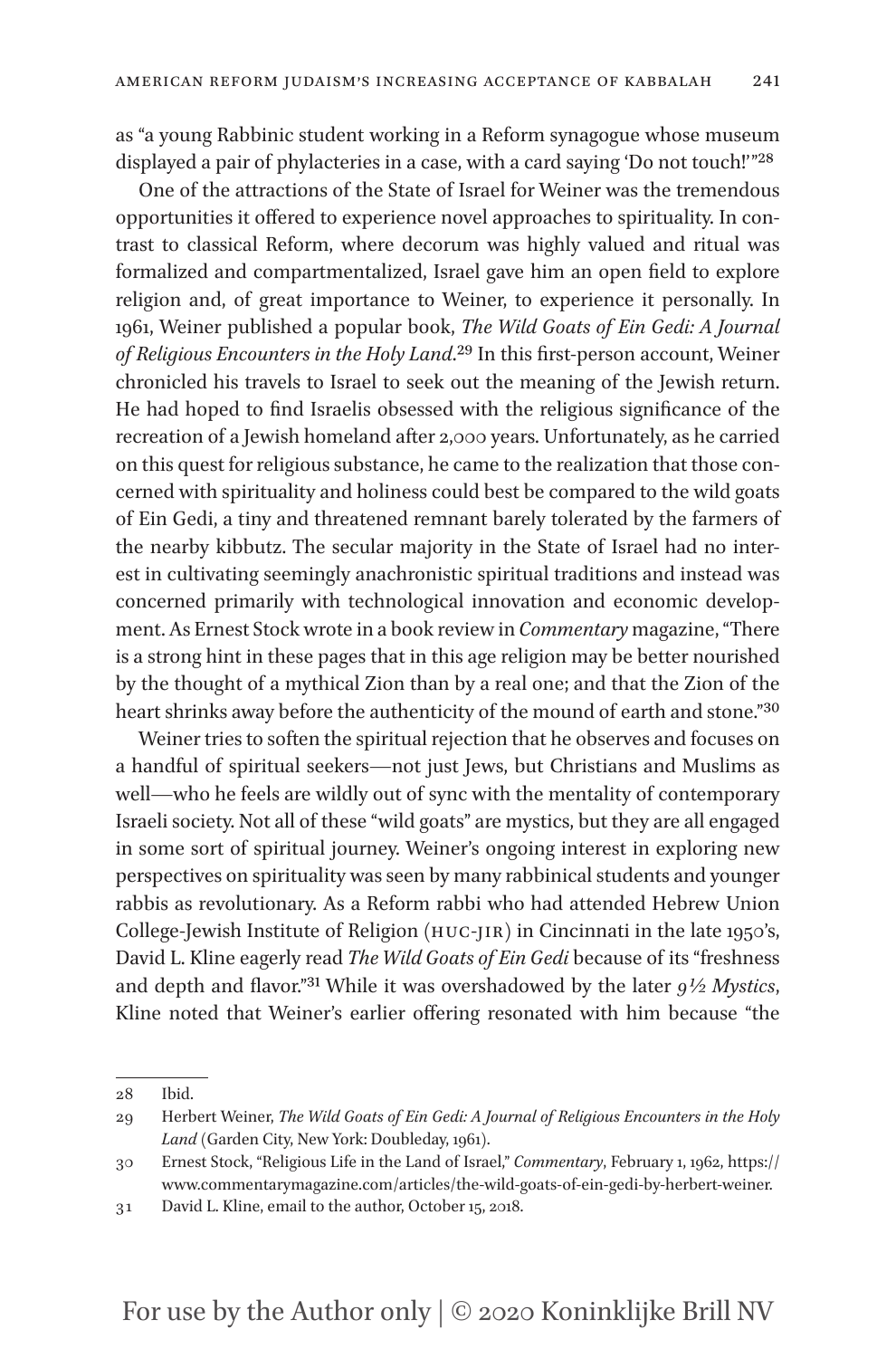stories fit in with the free thinking and free feeling ways that began to characterize my *derech* [approach] ever since HUC[-JIR] days."32

If *The Wild Goats of Ein Gedi* established Weiner's reputation as an early chronicler of spiritual seekers, *9½ Mystics* made him known as the primary treasure hunter looking for the life secrets of the Jewish mystical traditions. In a brief Preface to *9½ Mystics* written in May 1969, Weiner explains that the book describes a series of encounters with those who "claim intimate acquaintance"33 with the mystical tradition. Weiner writes that he challenges these individuals and groups "to relate their hidden wisdom to problems of our own day."34 With the exception of a few scholars, all of those encountered would be considered Orthodox and none had any affiliation with the Reform movement. Indeed, their spiritual concerns were far from the subject matters that had filled the curriculum at HUC, and HUC-JIR as well after the merger in 1950.

Many rabbinic students felt that the book asked the questions that they had been trying to formulate but lacked the awareness to conceptualize. As they had come of age through their high school and college years, many of these students had developed a serious interest in religion that led them to rabbinical school. They were hoping that HUC-JIR would provide them with the framework from which they could explore ideas about religiosity and various approaches to experiencing spiritual renewal. Unfortunately, many found the curriculum to be antiquated and rigid, with professors insisting on rational analysis of ancient texts that did not seem to have any contemporary spiritual significance. Rabbi Bill Blank, who met Weiner in 1971 when he was in his third year of rabbinical school at the then-optional HUC-JIR program in Israel, describes the spiritual void that he and other Reform rabbinical students with a similar spiritual orientation experienced. "No one knew from Mussar. Zalman Schachter was still in Winnipeg. Aryeh Kaplan hadn't yet appeared. Arthur Green was still a kid … Gershom Scholem['s *Major Trends in Jewish Mysticism*<sup>35</sup>] was assigned in Judaism 101 classes but ... [none of the professors] at HUC[-JIR] took it any further; and he [Scholem] was all academic, not providing personal living examples of how you might proceed."36

It was not only HUC-JIR that lacked creative approaches to Jewish spirituality. Blank explains that, "Back in the late 60's and early 70's, American Judaism

<sup>32</sup> Ibid.

<sup>33</sup> Weiner, *9½ Mystics*, ix.

<sup>34</sup> Ibid.

<sup>35</sup> Gershom G. Scholem, *Major Trends in Jewish Mysticism* (New York: Schocken Books, 1946).

<sup>36</sup> Bill Blank, email to the author, October 11, 2018.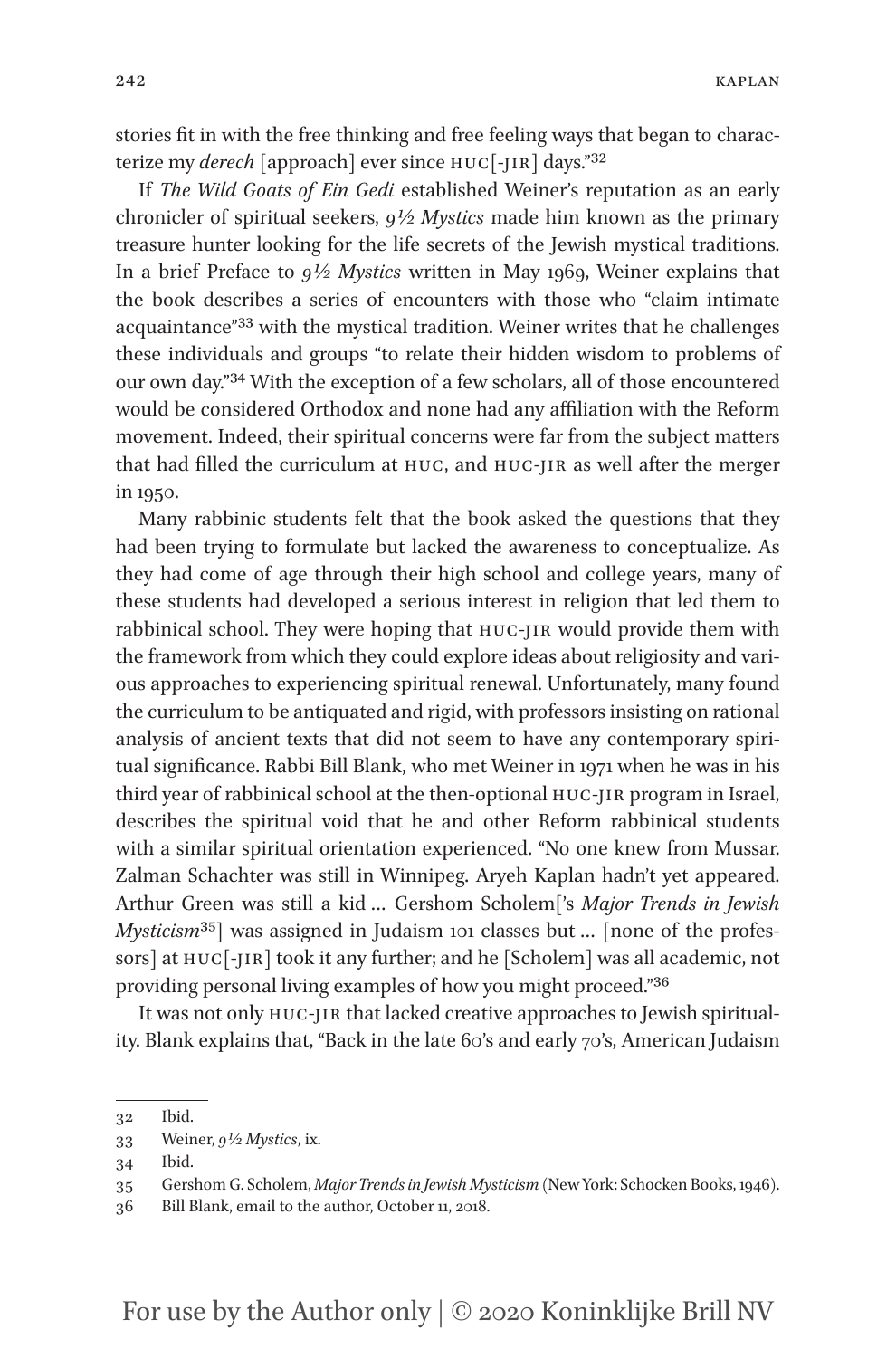had pretty much lost its soul. Back then we talked about survival of Israel or Soviet Jewry or civil rights or maybe even Tikkun Olam."37 There was no inner religious substance. "Maybe we were still bruised hard from the Holocaust, but spiritual growth wasn't even on the agenda."<sup>38</sup> Those with spiritual inclinations had no choice but to explore other religious traditions. "If you wanted to know about spiritual growth or experiencing God you really had to look to the Far East because Jews then just didn't talk about it. We didn't have role models of Jews who meditated or did yoga in a Jewish context."39 That is one reason why Weiner's book became so influential. "9<sup>1</sup>/<sub>2</sub> Mystics was a first. At HUC<sup>[-</sup>JIR] in those days if you had a spiritual predilection, you read it. Many of us did. A few even went out looking for such individuals on our own."40

The book laid out a completely new spiritual road map for most Reform Jews who read it—for lay people as well as rabbis. Much of this was due to Weiner's having studied at the Jewish Institute of Religion (JIR) in New York City. While today the JIR is seen as part of the four-campus HUC-JIR, it was originally an independent educational institution established by Stephen Samuel Wise in 1922. Wise felt that there was a need for a pro-Zionist, Reform-oriented rabbinical school in New York City that could compete with the Jewish Theological Seminary, the rabbinical school of the Conservative movement in Morningside Heights. After serving Congregation Beth Israel in Portland, Oregon, Wise had returned to New York City in 1907 where he established the Free Synagogue which emphasized the freedom of the rabbi to speak his conscience without having to have his words approved by the congregational board of directors. Wise established the Jewish Institute of Religion in part with the hope that its graduates would go on to set up congregations similar to his Free Synagogue. The Institute was animated by the spirit of free inquiry. This was not entirely the case at HUC in Cincinnati, which expected its students to conform to the narrow confines of classical Reform Judaism. JIR also emphasized a much greater freedom of religious feeling and Jewish practice. Whereas HUC expected its students to take classical Reform pulpits, Wise encouraged his students to consider a wide range of congregations with various theological approaches and religious perspectives. Although Weiner accepted a position with a mainstream Reform congregation after graduation, his religious interests and spiritual orientations were much more cosmopolitan than many of his Reform rabbinical colleagues, especially those who had studied in Cincinnati.

40 Ibid.

<sup>37</sup> Ibid.

<sup>38</sup> Ibid.

<sup>39</sup> Ibid.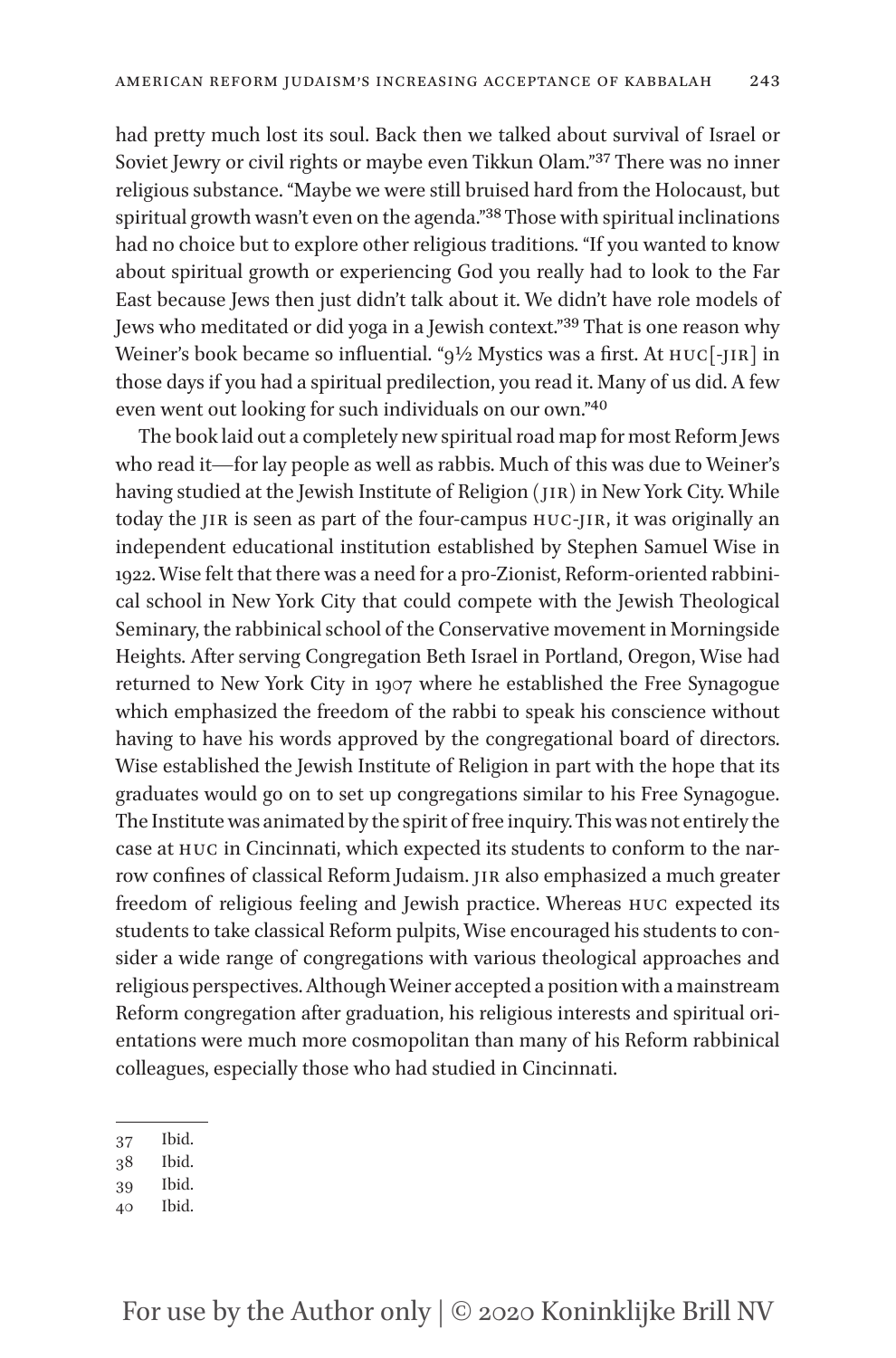Weiner had been attracted to study at the Jewish Institute of Religion because of a talk given by JIR dean Henry Slonimsky that he had heard as an undergraduate at the University of Massachusetts. According to Weiner's son-in-law Rabbi Tom Gutherz, "Slonimsky's passion and intellect motivated him to become involved in Jewish student life, deepened his own observance, and led to his enrollment in the rabbinical program."41 Weiner was inspired by Slonimsky's argument that rationalism could be marshalled for the cause of religion. Slonimsky himself was influenced by his teacher, the German-Jewish rationalist Hermann Cohen.42 As Steven S. Schwarzschild put it, "On the face of it, his [Slonimsky's] concern with human needs and emotions would seem to separate him from his great teacher H. Cohen, the rationalist par excellence, but on closer consideration the latter's decisive and pervasive influence becomes clear."43

In addition to emphasizing rationalism, Weiner also found that Slonimsky encouraged his non-rational side. As the New York Times quoted Slonimsky in his obituary, "Teaching is not imparting information." He declared, "Teaching is a spiritual thing, an emotional thing: it is a process of kindling human souls."44 Most of all, Weiner was attracted to Slonimsky's openness. "Dr. Slonimsky once defined the institute as 'a free school; free from dogmas, free from orthodoxy, free from reform, where teachers are free to teach what they think best and where students are not bound by any obligation to conform.<sup>745</sup> As Weiner's successor, Rabbi Bruce Block concluded, "Even on his ventures into other Jewish byways he was always anchored to that rational system of thought he had learned from Slonimsky, even when the emotional and spiritual appeal of these byways was great."46

And indeed, after his graduation from JIR in the spring of 1946, Weiner began to feel a tremendous emotional pull towards mystical experience. He does not provide any specific idea or event which stimulated him to begin his mystical quest, but he does try to explain this interest at the very beginning of

<sup>41</sup> Obituary, American Jewish Archives (2013). Authorship confirmed by Tom Gutherz, interview with the author, September 24, 2018.

<sup>42</sup> Henry Slonimsky, "Hermann Cohen," *Essays* (Cincinnati: Hebrew Union College Press and Chicago: Quadrangle Books, 1967), 97–112. Reprinted from *Historia Judaica, Vol. IV* (1942).

<sup>43</sup> Steven S. Schwarzschild, "Slonimsky, Henry," *Encyclopaedia Judaica*, Second Edition, Vol. 18 (Detroit: Thomson Gale, 2007), 680, https://www.encyclopedia.com/religion/ encyclopedias-almanacs-transcripts-and-maps/slonimsky-henry.

<sup>44 &</sup>quot;Dr. Henry Slonimsky, 86, Dead; Educator Also Active in Religion," *New York Times*, November 14, 1970, https://www.nytimes.com/1970/11/14/archives/dr-henry-slonimsky-86 -dead-educator-also-active-in-religion.html.

<sup>45</sup> Ibid.

<sup>46</sup> Bruce Block, email to the author, August 19, 2018.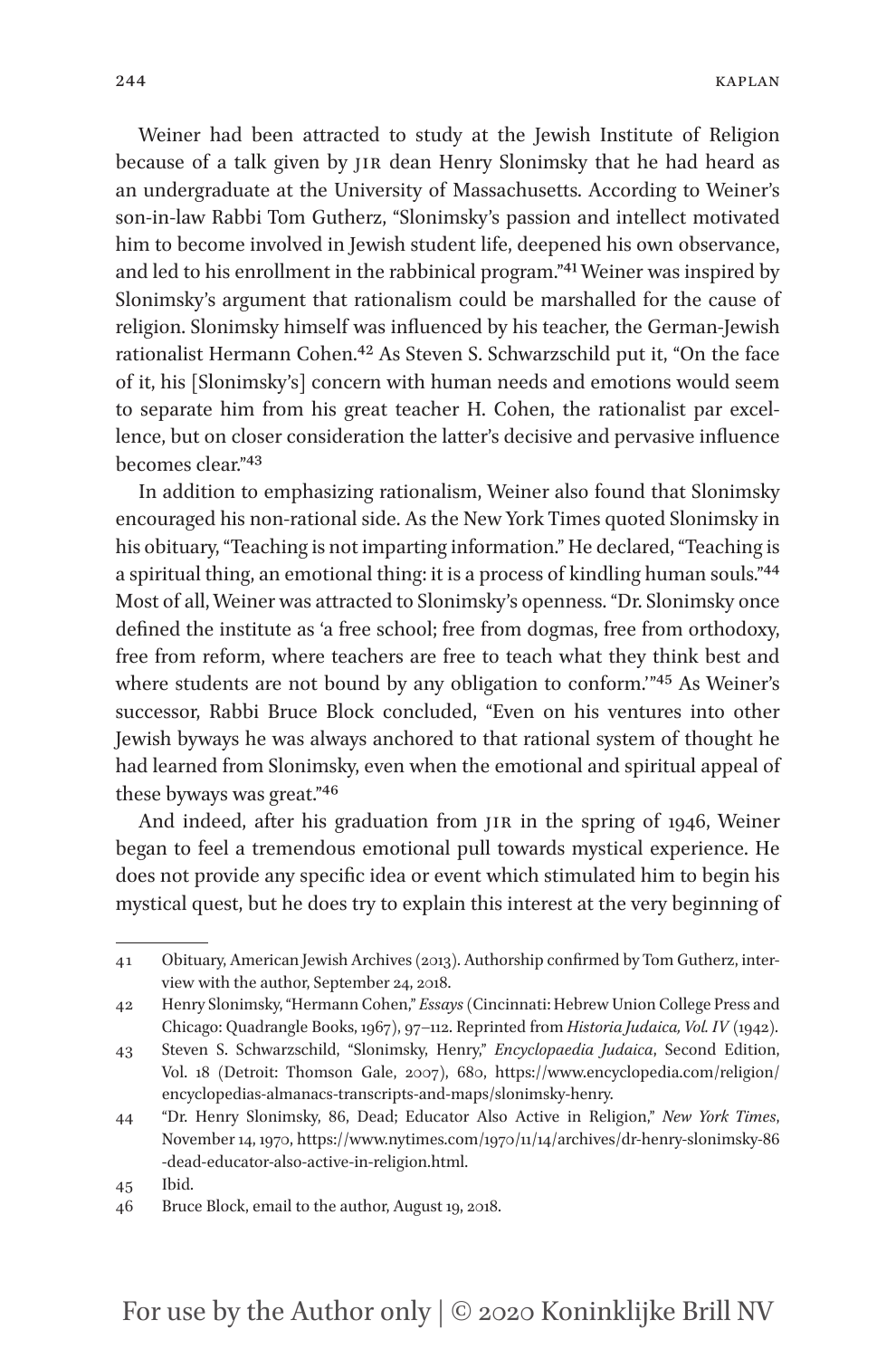*9½ Mystics*. "Even now, the motivation for the search recorded in these pages appears so pragmatic, almost crass. I seem to have been looking for a kind of supertreasure whose value would not be affected by economic, social, political, nor, indeed, by any external circumstances."47 Perhaps encouraged by the openness of his rabbinic training, Weiner was looking for a spiritual approach to life that he could feel transcended all of the worries and stress of contemporary life. This fit into the thinking of the times. Many religious thinkers were trying to find an approach that would calm nervous souls in the early post-WWII period.

Reform rabbi Joshua Loth Liebman had written a bestseller in 1946 called *Peace of Mind* in which he tried to provide psychologically-based personal answers about the universal human dilemmas that every American had to face. Weiner appeared to be searching for his own answers to some of the same questions. Liebman wrote that, "We have to grow up to learn that God … is not a magician who changes everything in the twinkling of an eye … Maturity in the religious realm means surrendering our childish view of God and of understanding that He, too, in building a predictable world, governed by law, voluntarily surrenders something of His sovereignty."48 Weiner certainly knew about Liebman's book, though he does not reference it directly, and was well aware of the tremendous interest throughout American society for religious perspectives on how to live life with equanimity and passion. Yet he would not have found the answers provided in *Peace of Mind*, nor any of the other major published religious responses of the time, to have been even remotely emotionally fulfilling.

Weiner spent much of his time between 1946 and 1948 exploring mystical approaches to spirituality in Israel but he had not yet published anything, partly because he was just a brand new ordained rabbi and partly because the zeitgeist was so focused on religious perspectives that emphasized scientific progress, especially psychological insights. During that formative period, he had the opportunity to study with a range of teachers and to take courses at the Hebrew University and elsewhere as well. But once he returned to the United States and settled into his congregational duties, he inquired at the JIR to find out who could direct him to an authentic mystic who would be willing to teach him from the Zohar, the most important Kabbalistic commentary on the Torah. "I had explained what I was after, not only a scholar but a genuine Kabbalist who could explain the secrets of Jewish mysticism to an outsider."49

<sup>47</sup> Weiner, *9½ Mystics*, 3.

<sup>48</sup> Joshua Loth Liebman, *Peach of Mind* (New York: Simon and Schuster, 1946), 161.

<sup>49</sup> Weiner, *9½ Mystics*, 21.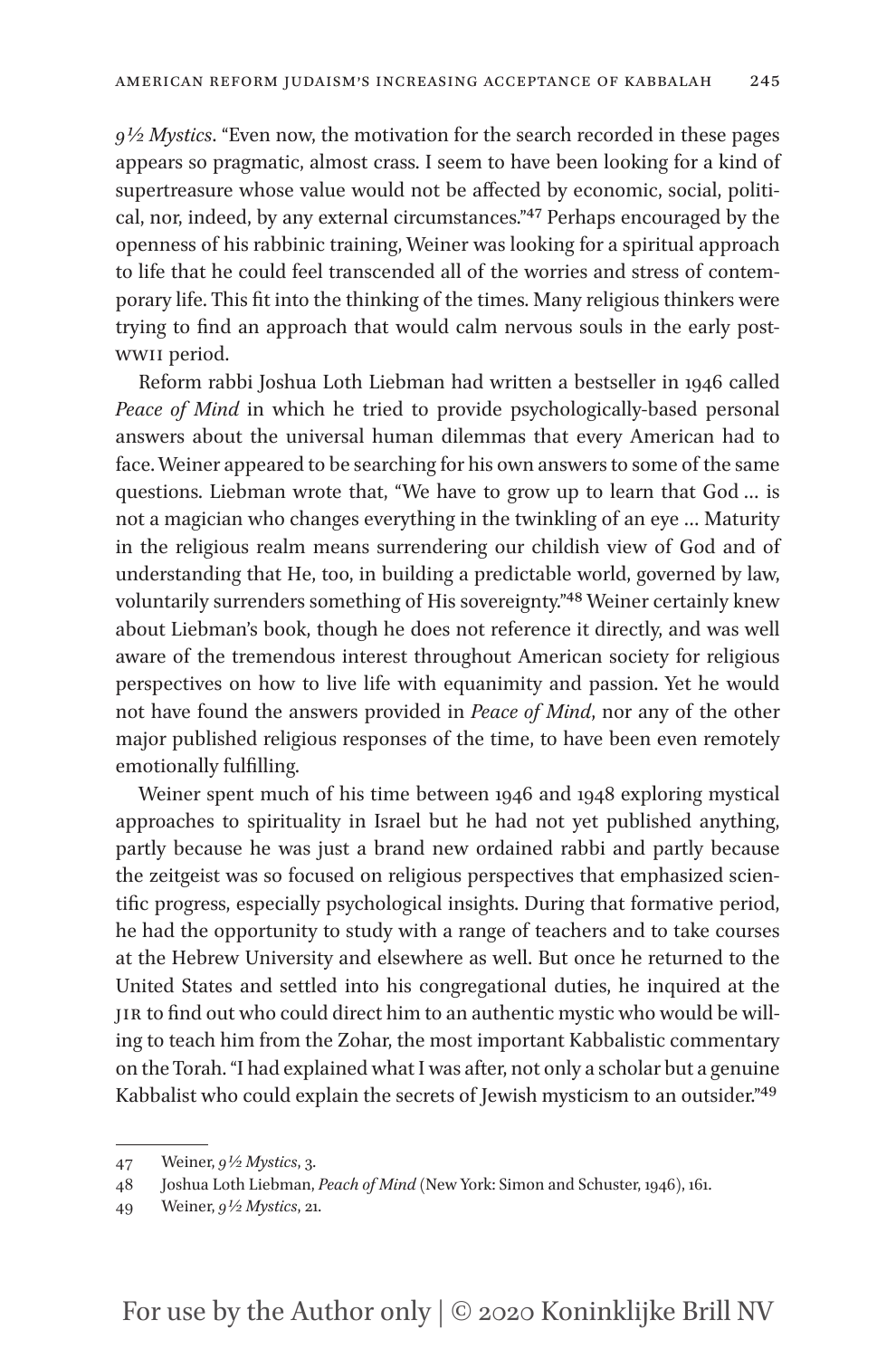John Tepfer, his former professor of Talmud, referred him to a well-respected, if highly eccentric, scholar named 'Shin Tzaddik' Setzer. Tepfer told Weiner that although he did not know Setzer personally, he had heard that Setzer had some fascinating insights into Kabbalah, particularly in relation to the concept of infinity. While Tepfer does not appear to suggest that there was anything inappropriate about a Reform rabbi studying with such a teacher, he does warn Weiner that mystics generally are reluctant to teach outsiders. These mystics feel that it is necessary "to surround the mystic orchard with thorny fences."50 After some cajoling, Weiner was able to convince Setzer to teach him one evening a week in his office on East Broadway in Lower Manhattan. They began a weekly study partnership that continued for approximately two years. The account of their studies became one of Weiner's first articles on his mystical search, published in *Commentary* magazine in November 1952.<sup>51</sup>

While Weiner continued to lead Temple Israel, his small congregation in West Orange, New Jersey, he maintained a strong connection with Israel, returning as frequently as possible. In 1962, HUC-JIR president Nelson Glueck asked Weiner to help establish a new campus in Jerusalem, so Weiner took a six month leave of absence from his congregation in order to become the first Administrator of the Biblical and Archaeological School in Jerusalem. He immediately began attending a study group that Rabbi David ha-Cohen called "the Nazir" because of his vows to refrain from cutting his hair, drinking wine, or speaking on the Sabbath—was teaching on Abraham Isaac Kook's *The Lights of Holiness*.52 Weiner had approached ha-Cohen many years earlier because the Nazir was the editor of most of the works of Abraham Isaac Kook also called Rav Kook—one of Weiner's most important influences. Indeed, in the author's photo on the back dust jacket of the original hardcover edition of *9½ Mystics*, Weiner poses with a framed photo of Rav Kook on his bookcase, clearly displayed over his left shoulder. Weiner had opened *9½ Mystics* with an explanation by Rav Kook as to why and when mystical illumination would come to assume central importance to all of humanity.

<sup>50</sup> Ibid.

<sup>51</sup> Herbert Weiner, "A Mystic Philosopher on East Broadway: The Life and Studies of S.H. Setzer," *Commentary*, November 1952, https://www.commentarymagazine.com/ articles/a-mystic-philosopher-on-east-broadwaythe-life-and-studies-of-s-h-setzer. An updated version of the article became the chapter, "A Mystic on East Broadway" in *9½ Mystics*.

<sup>52</sup> Herbert Weiner, "A Mission to Israel: A diary from Herbert Weiner's stay in Israel," *Commentary*, August 1963, https://www.commentarymagazine.com/articles/a-mission -to-israel. Entry comes from a journal dated July 1962.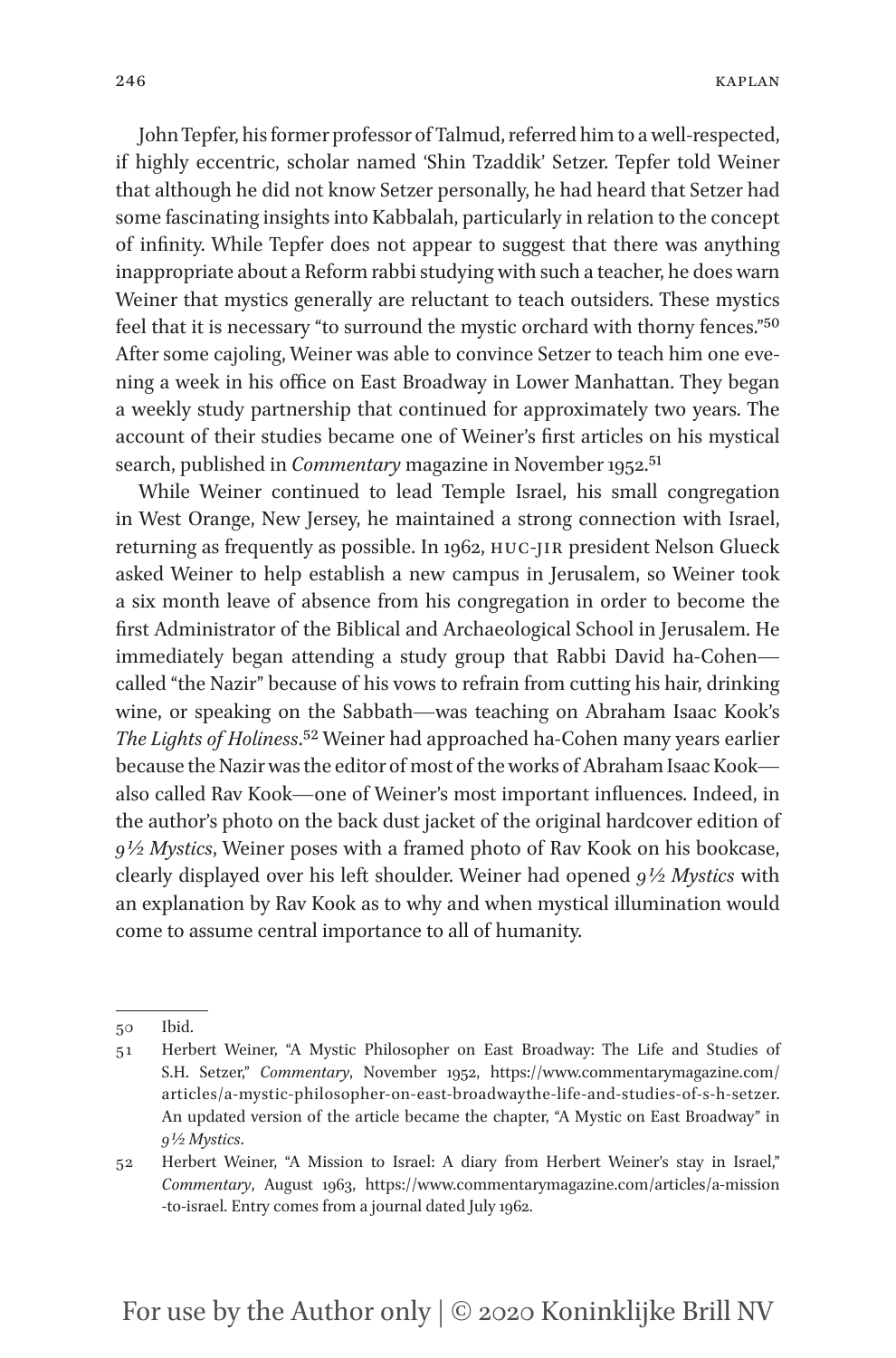According to Weiner, Rav Kook wrote that as long as the world moved along in a routine manner, most people could find sufficient substance in their lives by contemplating "surface events, theories, and movements of society."53 However, when "life encounters fiery forces of evil and chaos" then what has sustained people "from the surface aspects of existence" will no longer suffice.54 In such a traumatic environment, people will feel "a burning thirst for that inner substance and vision which transcends the obvious surfaces of existence."55 From these inner sources people "will seek the waters of joy which can quicken the dry outer skeleton of existence."56 Weiner saw Rav Kook as a mystic "looking for a supertreasure," just like himself.<sup>57</sup>

Weiner notes that Rav Kook's public religious position was that "God's in his heaven; all's right with the world"<sup>58</sup> implies that Jews who are fulfilling the commandments of the holy Torah in the Land of Israel are fulfilling the will of God. And yet, Weiner suggests, Rav Kook "seemed to have known the argument that the kabbalists called 'the other side,' even in his own life, always talking and writing about blissful joy but struggling often with a 'sadness that burdens the soul."<sup>59</sup> It appears that Weiner believed that he had found a kindred spirit, a person similarly obsessed with the search for spirituality while fluctuating between two different realities. Weiner's love for the writings of Rav Kook was not only his initial motivation for wanting to delve deeply into the Kabbalah but also for building and maintaining friendships with those who likewise treasured the spiritual teachings of Rav Kook.

Although Weiner left his temporary administrative position at the conclusion of his six-month sabbatical to resume his pulpit duties in New Jersey, he returned frequently to Jerusalem. Some of his visits to Israel were brief but he was also able to come back for several extended periods during which he taught at HUC-JIR in Jerusalem. Gerry Walter, one of several HUC-JIR Cincinnati students who were spending their third year in Jerusalem, remembers taking Weiner's Kabbalah course. "We carefully read his book and made field trips in Jerusalem to meet central figures from his book." Walter makes a reference to the hasidim of the late Rabbi Aharon Roth—fondly known as Reb Arele which is described in *9½ Mystics* in the chapter titled 'Exercises in Modern Hasidism.' "Our trip to Reb Arele's Chasidim was one of the strangest, joining

59 Ibid.

<sup>53</sup> Weiner, *9½ Mystics*, 4.

<sup>54</sup> Ibid.

<sup>55</sup> Ibid.

<sup>56</sup> Ibid.

<sup>57</sup> Ibid.

<sup>58</sup> Weiner, *9½ Mystics*, 265.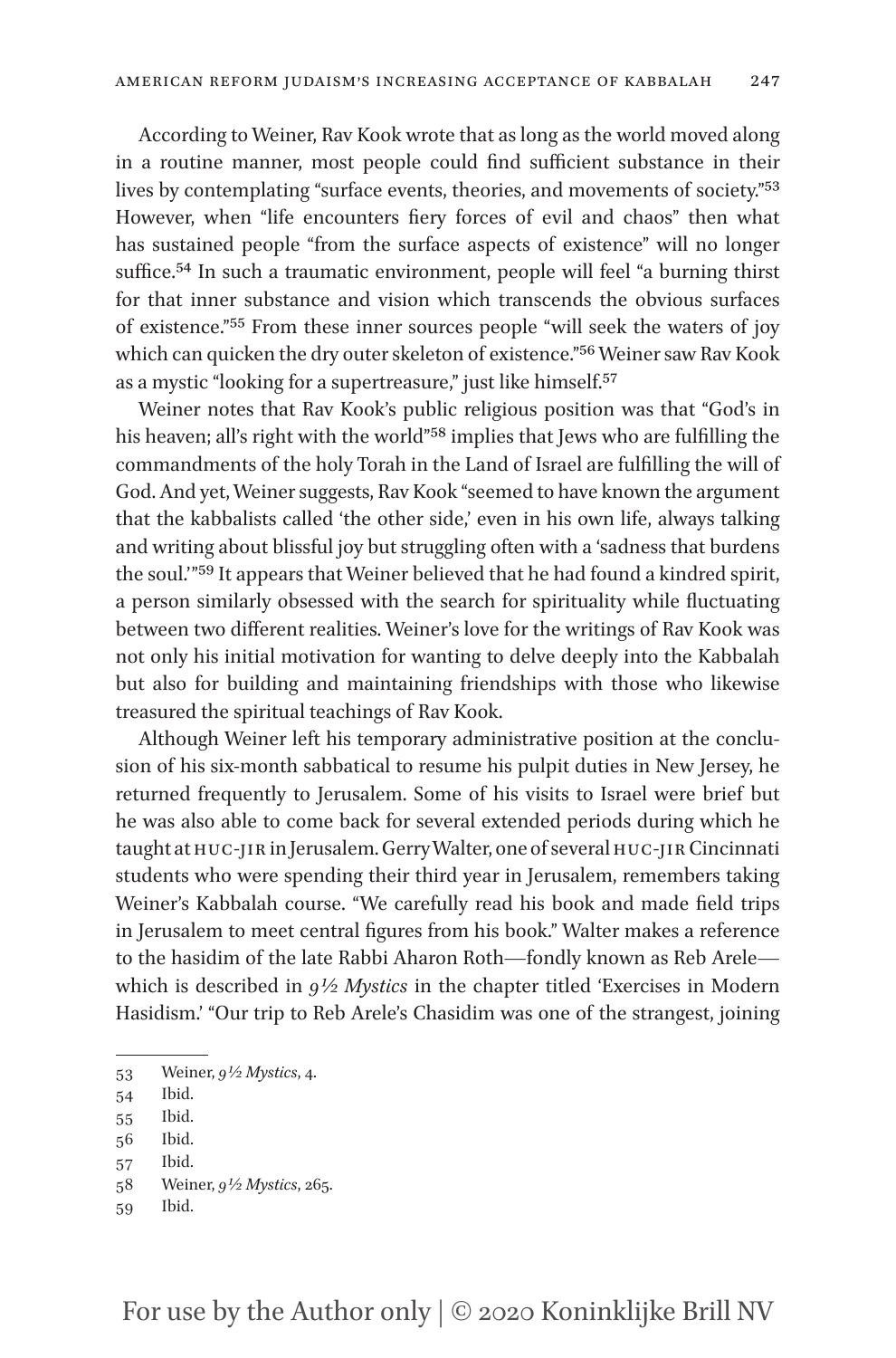in with the Chasidim, dancing to the music of their band, and watching as the disciples fought over being gifted with scraps of food from the rebbe's plate. Rabbi Weiner was our guide."60 Walter remembers Weiner "as a very kind and compassionate man, always accessible to his students. My interest in Kabbalah and in reading Zohar definitely came from his influence."61

In one of Weiner's summer visits to Jerusalem, he bumped into Gedaliah Fleer, a young American who had become a Bratzlaver Hasid. They had previously met when Weiner had visited a group of Bratzlavers in Brooklyn where Fleer had verbally attacked him quite aggressively for having "a dilettantish attitude toward religion."62 Now in Israel, Fleer told Weiner that "he would be glad" to act as Weiner's guide "for a more strenuous excursion into the orchard of Hasidic mysticism."63 In the course of their discussion, Fleer asked a question that resonated with Weiner: how could one "know the truth" of something that one has never personally experienced? More specifically, how could a person either accept or reject the divine character of the commandments without experiencing these commandments firsthand? Sensing his opportunity, Weiner then told Fleer that he had long wanted to try immersing in a *mikveh*, a ritual bath. Fleer offered to take him after *hisbodʾdus*, a period of contemplation, which would require Weiner to wake up at 1:30 in the morning and walk to an open field that was part of a no-man's land near the Jordanian border. Weiner became concerned because he knew that in mysticism, everything depends on the preparation and there were numerous lower spiritual rungs—such as wisdom, diligence, and purity—that first needed to be mastered before *hisbodʾdus*. "To skip levels was a dangerous matter which might bring on psychic and even physical damage."64 Nevertheless, Weiner decided to go with Fleer, writing "I had no choice but to accept the challenge."65

After their contemplation, they arrived at the mikveh. Weiner reminds his readers that "all of my knowledge about the nature and importance of the ritual bath in Jewish life was secondhand."66 He summarizes, "I knew that mikveh meant a gathering of waters, and these waters had to come from a primary source, like rain, a river, a spring, but not from a stored reservoir. When indoors, the volume of the ritual bath was precisely legislated by Jewish

<sup>60</sup> Gerry Walter, email to the author, September 23, 2018.

<sup>61</sup> Ibid.

<sup>62</sup> Weiner, *9½ Mystics*, 216.

<sup>63</sup> Ibid.

<sup>64</sup> Ibid., 217.

<sup>65</sup> Ibid.

<sup>66</sup> Ibid., 226.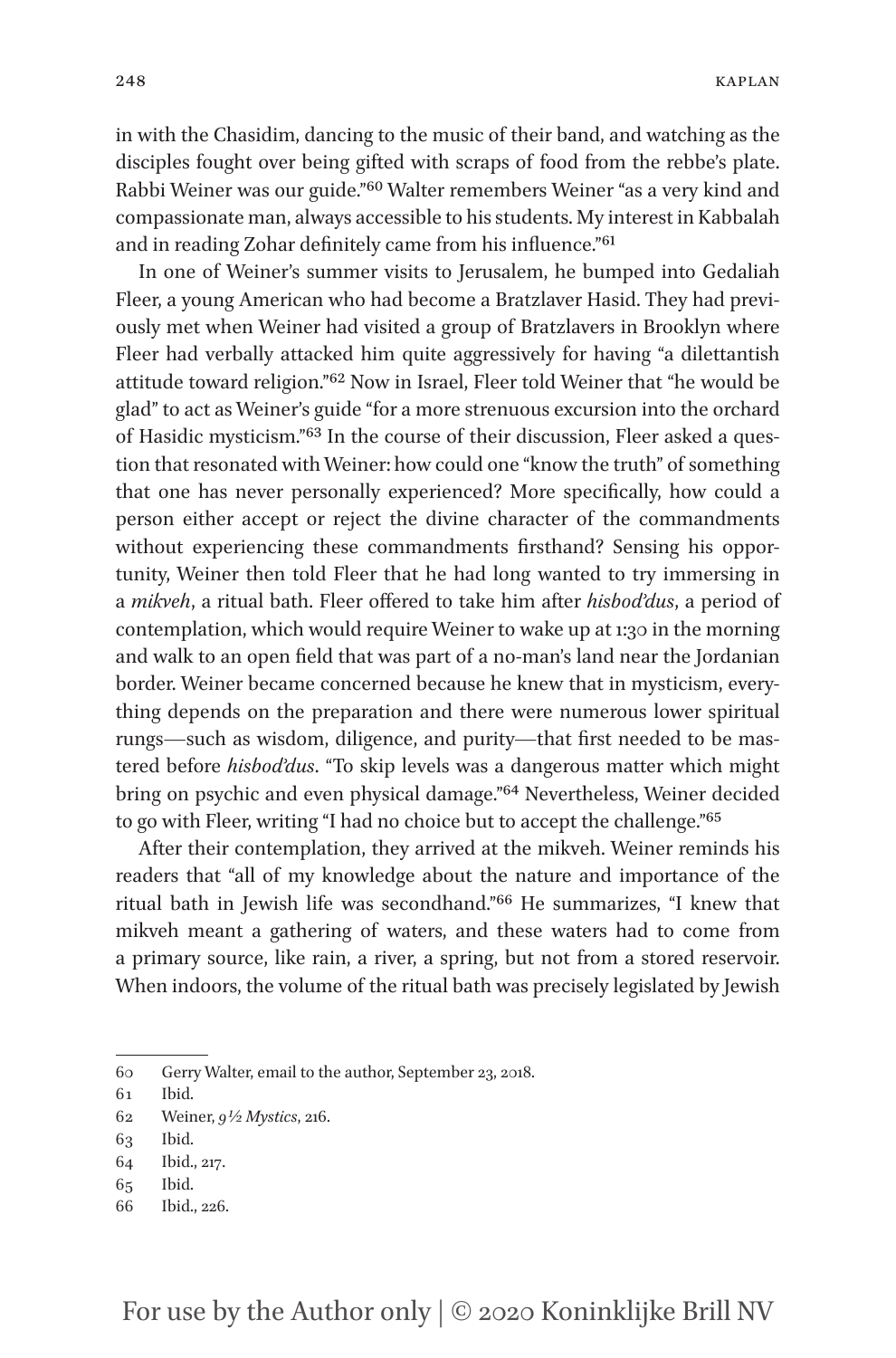Law—approximately two hundred gallons."67 He also knew some of the basic Orthodox traditions as they related to men and women and their practices of purity, as well as the purpose of mikveh for the ceremony of conversion. Weiner expresses puzzlement. "Like most modern Jews, I didn't really know what inner intent a man was supposed to carry into the mikveh."<sup>68</sup> He was told by Fleer before they immersed, "There is no ordained blessing, all you have to do is want to be purified."69

There were two large square baths with stone steps descending into the water. He found the water of one mikveh extremely hot, actually scalding, and decided to enter the other one, which was extremely cold. Weiner walked into the cold water and immersed himself two or three times. "Whatever inner intent I tried to have in mind was forgotten at the taste of the water, which I was sure was absolutely filthy."70 Nevertheless, he later reflected back on his experience as a mystically uplifting one. The year following the publication of his book, he called on the Reform movement to "consider again the … spiritual and psychological implications of the mikveh" because "the religious soul in our day 'craves' more than ideas or verbal expressions. It seeks body as well as mind experiences."71 Weiner added that the fact that there were so many new psychological sensitivity groups that were promoting body experiences in water media suggested that the mikveh was a practice that could be used effectively within Reform Judaism.72

Evaluating Weiner's thought is difficult in part because of his independent nature and refusal to adhere to normative expectations. He enjoyed straddling categories and avoiding set characterizations. The title of his book itself is seen by many as pointing to this sense of having multiple identities or alternatively of balancing between different loyalties and perspectives. Rabbi Mark Mahler, who served as a student rabbi in Weiner's congregation, hypothesizes what the true meaning of being the "1/2" mystic in the title might have meant. "Remember that the  $\frac{1}{2}$  mystic in '9<sup>1</sup>/<sub>2</sub> Mystics' was Herb himself. His selfdefinition '½' likely applied to many things in Herb's life." Just as Weiner "was  $\frac{1}{2}$  mystic, he was a Reform rabbi who was also 'really Orthodox', i.e.  $\frac{1}{2}$  and  $\frac{1}{2}$ .

<sup>67</sup> Ibid.

<sup>68</sup> Ibid., 227.

<sup>69</sup> Ibid.

<sup>70</sup> Ibid., 228.

<sup>71 &</sup>quot;Reform Rabbi Suggests Return To Mikveh," *Dayton Jewish Chronicle*, December 31, 1970, 3. From 'Herbert Weiner Nearprint Biographies,' American Jewish Archives, Cincinnati, OH. 72 Ibid.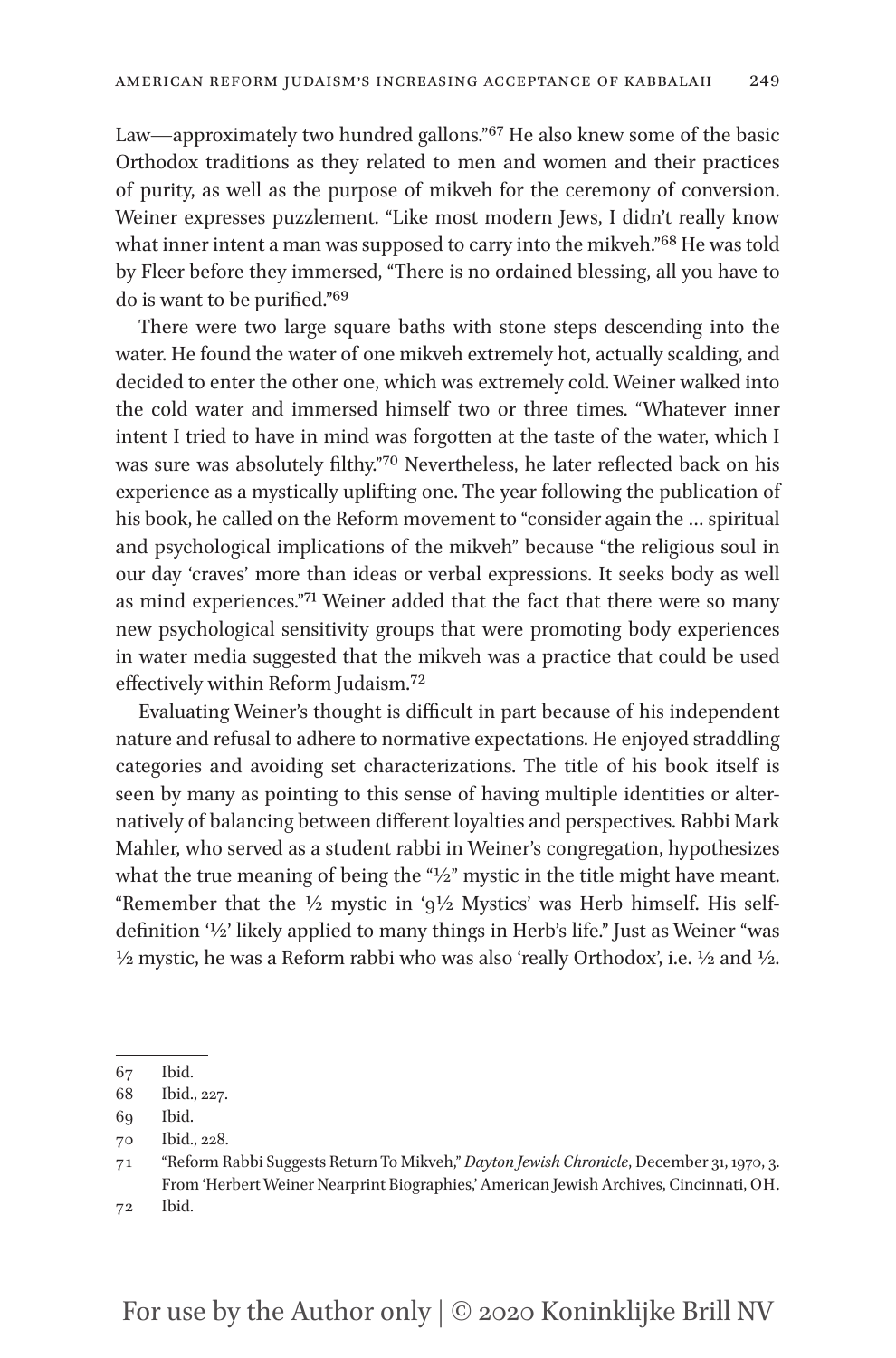He was also  $\frac{1}{2}$  congregational rabbi and  $\frac{1}{2}$  author,  $\frac{1}{2}$  married and  $\frac{1}{2}$  divorced,  $\frac{1}{2}$  'here and present' and  $\frac{1}{2}$  in 'other worlds' or 'higher realms.'"73

*9½ Mystics* became ubiquitous on the shelves of those searching for mystical entrées into Judaism and was frequently consulted by those looking to understand contemporary Judaism in light of the tremendous social upheavals of the 1960's. Virtually every Reform rabbi bought a copy, and many used it in their temple adult education programs. Many Reform rabbis who taught part-time at colleges or universities used it as a required text because they felt it had significant religious content but at the same time had a narrative that would make it appealing to student readers. Rabbi Peter S. Knobel wrote that "9½ Mystics was one of the books I assigned when I taught Jewish Mysticism at Connecticut College in the early 1970's."74

But for many, it was far more influential than just a useful textbook. As Rabbi Bill Blank described it, "Some of us are hardwired to wish to experience something paranormal, transpersonal, non-rational. I did not realize it at the time, but that inclination within me was, to a large part, responsible for my becoming a rabbi. (Ultimately, it was what led me to leave the active rabbinate, as well.)  $9\frac{1}{2}$  Mystics gave me a clue that there were similar others with that same predilection."75 Wayne Dosick, rabbi of the Elijah Minyan in San Diego, met Weiner at a Jerusalem restaurant in the summer of 2007 and was able to directly convey his appreciation for Weiner's writing of *9½ Mystics*. "It was the first thing that started us on the spiritual quest, the spiritual journey … It was the beginning for me—the beginning of my real search for God, my opening to the World of Spirit."76 Rabbi Mark Sameth read the book in his late teens. "Weiner's book was the first work by which I was made alert to the Kabbalistic notion of divine masculine and feminine energy, a topic which would captivate my interest and send me off on my own decades-long investigation."77

Many people who had not read the book had heard Weiner speak at a broad cross-section of venues. His busy speaking schedule was well known. At Weiner's 1982 retirement ceremony, Rabbi Joachim Prinz joked that he was honoring Weiner "less for his presence than for his absences from South Orange."78 Weiner was a charismatic speaker who was able to enthrall his audiences, even those that were not terribly interested in his subject matter. When he spoke to those who did have a high level of interest, his presence was frequently

<sup>73</sup> Mark Mahler, email to the author, September 25, 2018.

<sup>74</sup> Peter S. Knobel, email to the author, September 23, 2018.

<sup>75</sup> Bill Blank, email to the author, October 11, 2018.

<sup>76</sup> Wayne Dosick, email to the author, October 10, 2018.

<sup>77</sup> Mark Sameth, email to the author, September 23, 2018.

<sup>78</sup> Weiner, *9 ½ Mystics*, New and Expanded Edition, 348.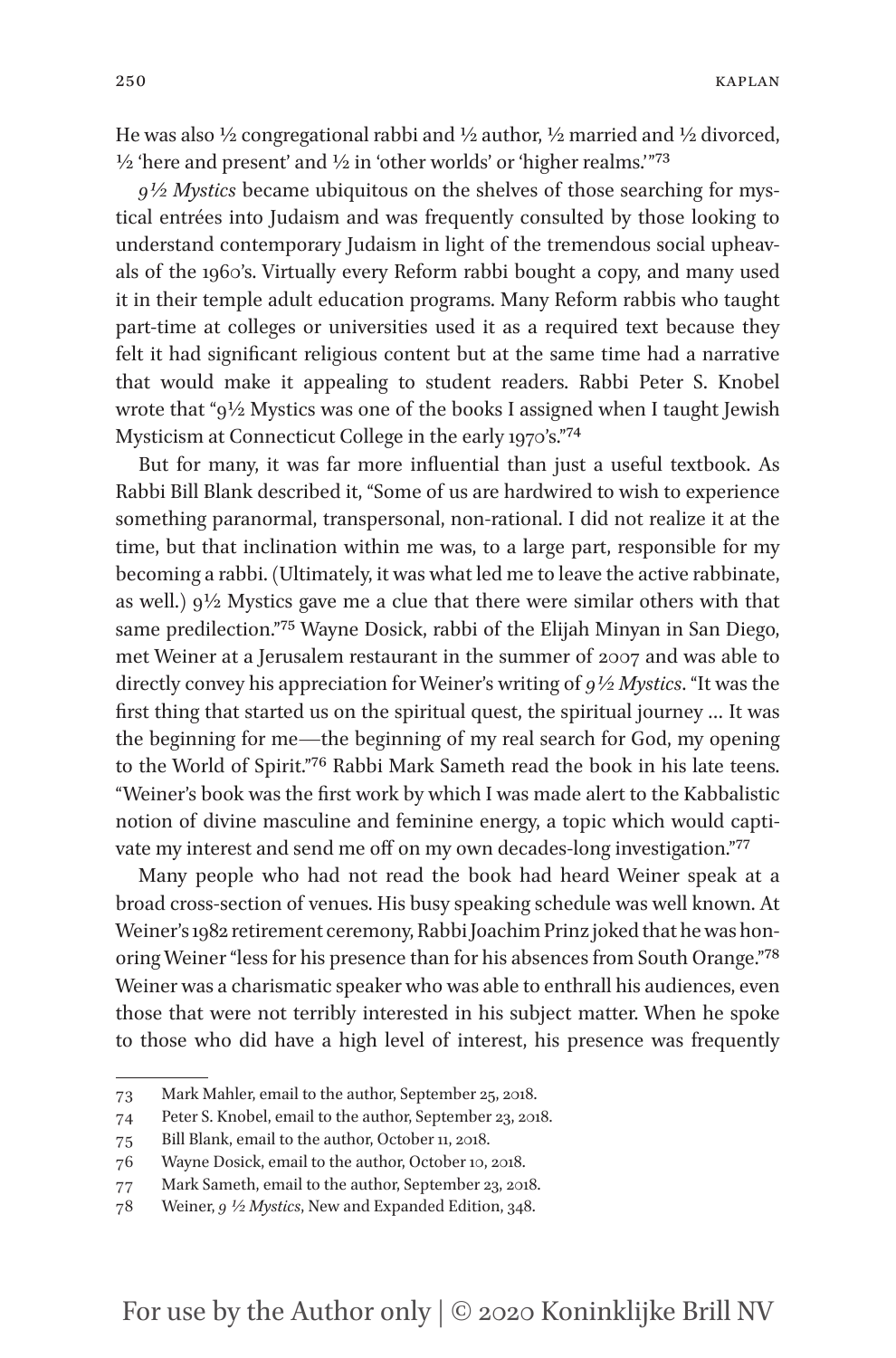vividly recalled decades later. In the 1980's, Weiner stopped in London presumably on his way to Israel or coming back from there—to be a visiting lecturer at the Leo Baeck College. Either Rabbi Hugo Gryn or Rabbi Albert Friedlander invited him to teach a few classes on his specialty. One of the students, now Rabbi Sylvia Rothschild, remembers him as a lecturer "who was deeply involved with and nurtured by his subject, and that was very powerful for me." She bought *9½ Mystics* at that time and found that the book "opened my eyes to a new window into being Jewish."79

Jeffrey Salkin, now a Reform rabbi, remembers that when Weiner spoke at the Jewish Community Center in Plainview, Long Island, in 1971, "my parents took me to hear him."80 When he heard of Weiner's death, Salkin wrote to his fellow Reform rabbis, "It was long before I moved to his former town of South Orange that I knew of Rabbi Herbert Weiner, who recently died at the age of 93. He was a tremendous influence on me at a very young age." In the summer of 1970 or 1971 at Camp Eisner in Great Barrington, Massachusetts, "People were passing around a copy of his book *Nine and A Half Mystics*. It was the first popular treatment of Jewish Mysticism—the missing literary link between Scholem and Larry Kushner."81 Lawrence Kushner, the Reform rabbi who became known for popularized mysticism beginning with his 1977 book *Honey from the Rock: Visions of Jewish Mystical Renewal*,<sup>82</sup> wrote that "in those days, the only way to reach a potential audience for mysticism and matters kabbalistic was Weiner's autobiographical narrative—so accessible, so prescient. He intuited the doorway."83

Weiner can be credited with creating the pathway that allowed Reform Jews and other non-Orthodox American Jews to engage in the mystical search without feeling that they had to fully embrace Orthodoxy. Just as he envisioned his original spiritual mentor Rav Kook, Weiner mediated between two different realities. In Weiner's case, he was a Reform rabbi with a strong grounding in rationalism. Inspired by his teachers at JIR, and particularly Henry Slonimsky, Weiner was a devoted member of the Reform rabbinate sufficiently trusted that Nelson Glueck appointed him as the first administrator of the new HUC-JIR campus in Jerusalem. At the same time, Weiner was an aspiring mystic who believed that Judaism could and should be much more meaningful. It just

<sup>79</sup> Sylvia Rothschild, email to the author, October 9, 2018.

<sup>80</sup> Jeffrey Salkin, email to the author, August 15, 2018.

<sup>81</sup> Jeff Salkin, group email to various Reform rabbis, from 'Herbert Weiner Near Print File,' American Jewish Archives, 11.

<sup>82</sup> Lawrence Kushner, *Honey and the Rock: Visions of Jewish Mystical Renewal* (San Francisco: Harper & Row, 1977).

<sup>83</sup> Lawrence Kushner, email to the author, August 20, 2018.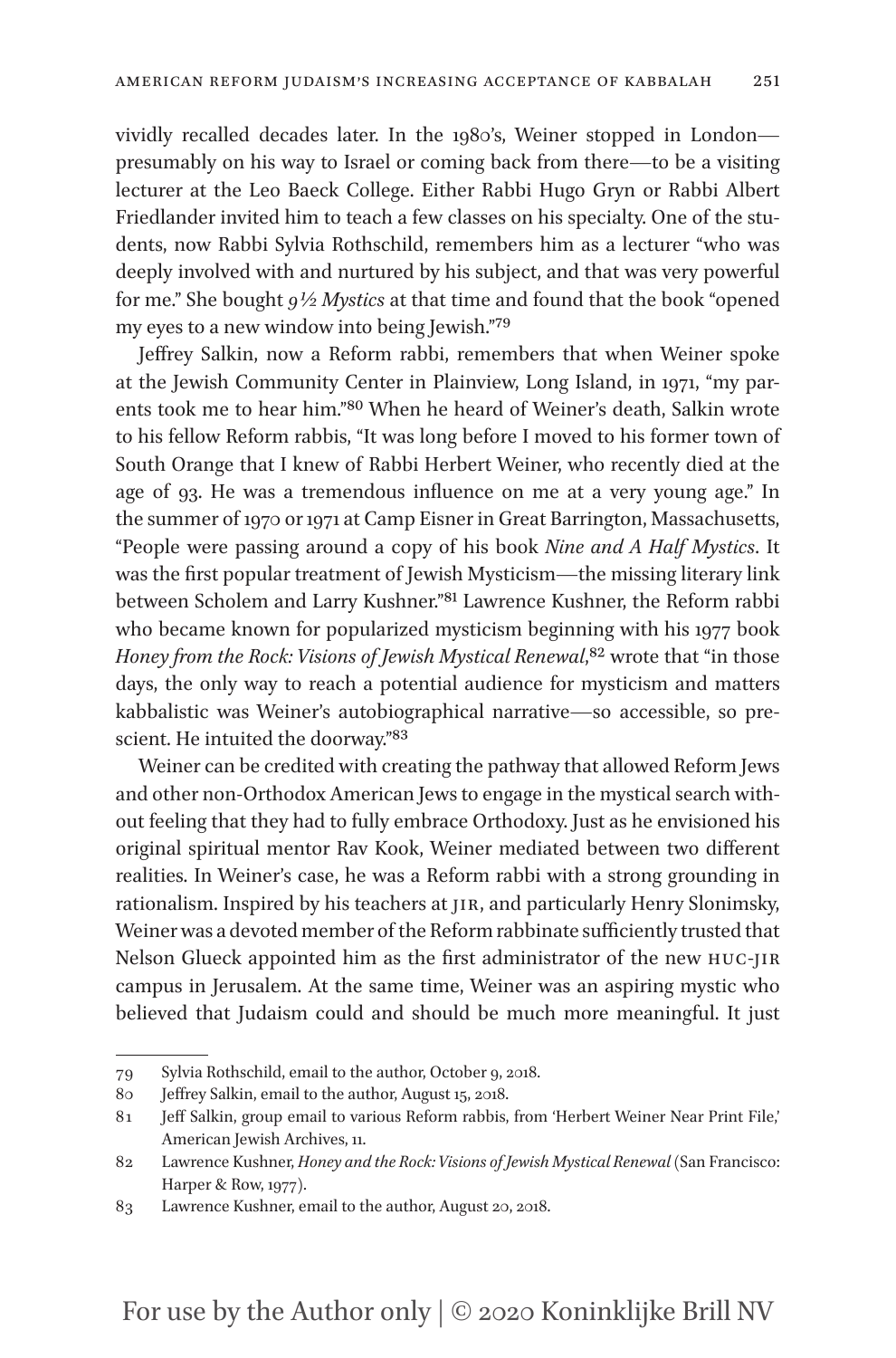needed to be presented in a manner that brought out the spiritual nature of those attending Reform temples rather than forcing them to conform to rigid bourgeois social expectations that stifled rather than promoted spirituality. He believed that the path to discovering mystical approaches that could bring religion to life was by searching for insightful, living mystical teachers who could help one discover a type of "supertreasure" that he speaks about at the beginning of *9½ Mystics*. These mystical teachers could be found mostly among the Orthodox, and the mystical communities that formed the framework for true mystical insight were mostly among the Hasidim; so that is where Weiner situated himself. Nevertheless, Weiner remained a devoted if idiosyncratic Reform Jew, a Reform Jew determined to bring the precious insights of the Jewish mystical tradition into mainstream American Jewish culture.

#### **Works Cited**

- "Dr. Henry Slonimsky, 86, Dead; Educator Also Active in Religion," *New York Times*, November 14, 1970.
- Graetz, Heinrich. *History of the Jews*, Vol. 4. Philadelphia: Jewish Publication Society of America, 1897.
- *Historia Judaica*, Vol. IV (1942).
- Idelsohn, Abraham. *Jewish Liturgy and Its Development*. New York: Henry Holt, 1932.
- Kaplan, Dana Evan. *American Reform Judaism: An Introduction*. New Brunswick, New Jersey and London: Rutgers University Press, 2003.
- Kaplan, Dana Evan. *The New Reform Judaism: Challenges and Reflections*. Philadelphia: The Jewish Publication Society, 2013.
- Kohler, George Y. "Heinrich Graetz and the Kabbalah." *Kabbalah: Journal for the Study of Jewish Mystical Texts*, Vol. 40, 2017.
- Kushner, Lawrence. *Honey and the Rock: Visions of Jewish Mystical Renewal*. San Francisco: Harper & Row, 1977.
- Liebman, Joshua Loth. *Peach of Mind*. New York: Simon and Schuster, 1946.
- Matt, Daniel Chanan, ed. *Zohar: The Book of Enlightenment*. Mahwah, New Jersey: Paulist Press, 1983.
- Meyer, Michael A. "Religious Reform and Political Revolution in Mid-nineteenth Century Germany: The Case of Abraham Jakob Adler." in *German-Jewish Thought Between Religion and Politics, Festschrift in Honor of Paul Mendes-Flohr on the Occasion of His Seventieth Birthday*, ed. Wiese, Christian and Urban, Martina. Berlin: De Gruyter, 2012.
- Meyer, Michael A. *Response to Modernity: A History of the Reform Movement in Judaism*. New York and Oxford: Oxford University Press, 1988.